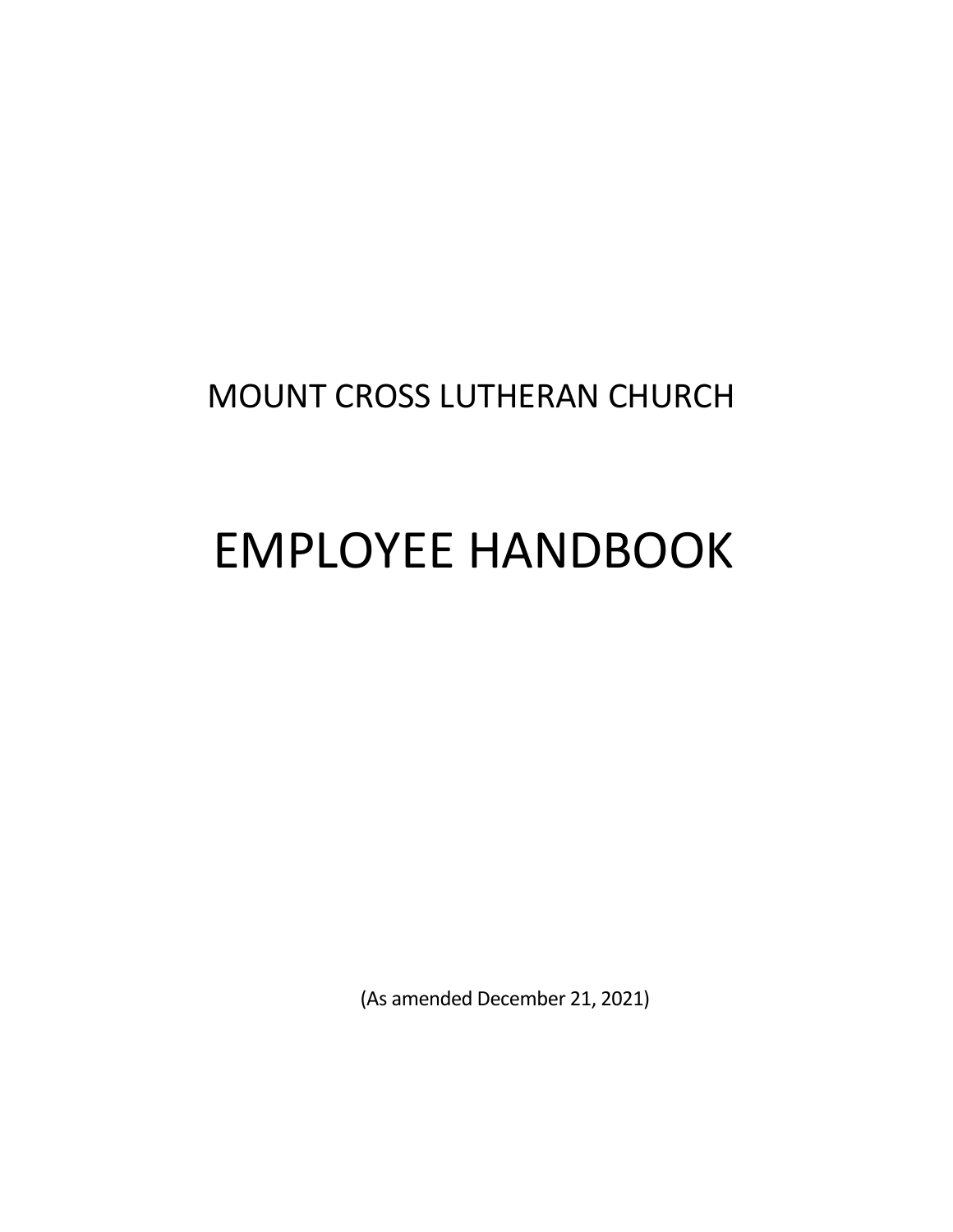# TABLE OF CONTENTS

| <b>Statement of Faith</b>                          |  |  |  |
|----------------------------------------------------|--|--|--|
| <b>Mission Statement</b>                           |  |  |  |
| <b>Core Values</b>                                 |  |  |  |
| <b>Identity Statements</b>                         |  |  |  |
|                                                    |  |  |  |
| At-Will Employment                                 |  |  |  |
| <b>Equal Employment Opportunity</b>                |  |  |  |
| <b>Policy against Harassment</b>                   |  |  |  |
| Training to Recognize and Combat Sexual Harassment |  |  |  |
| EMPLOYMENT CLASSIFICATIONS, BENEFITS AND DUTIES 3  |  |  |  |
| <b>Rostered Ministers</b>                          |  |  |  |
| <b>Regular Full-Time Employees</b>                 |  |  |  |
| <b>Regular Part-Time Employees</b>                 |  |  |  |
| <b>Exempt Employees</b>                            |  |  |  |
| <b>Health Insurance Reimbursement</b>              |  |  |  |
| <b>Temporary Employees</b>                         |  |  |  |
| <b>Job Duties</b>                                  |  |  |  |
| <b>Background Check and Fingerprinting</b>         |  |  |  |
|                                                    |  |  |  |
| <b>Work Week</b>                                   |  |  |  |
| <b>Timecards</b>                                   |  |  |  |
| Pay Periods                                        |  |  |  |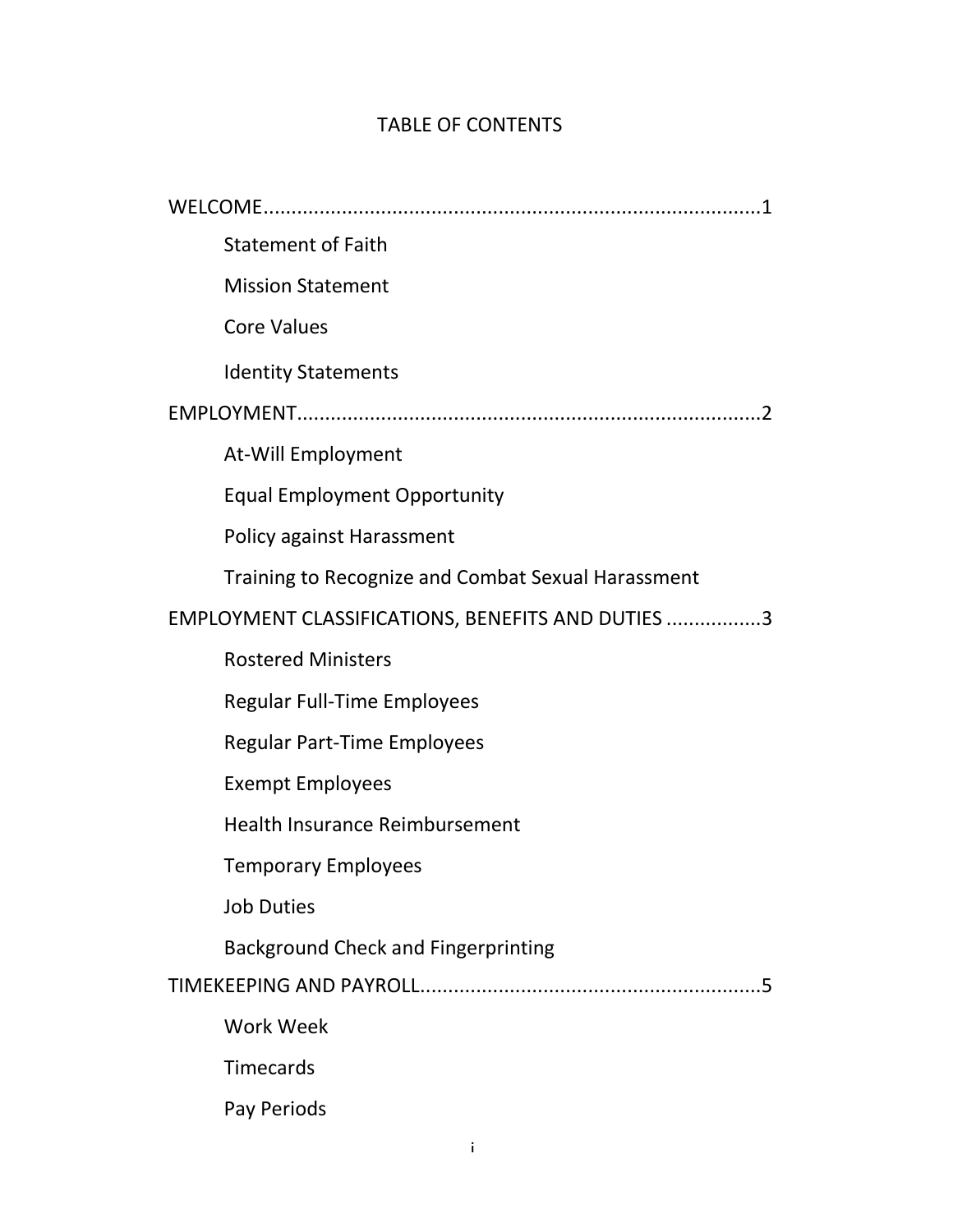| <b>Payroll Deductions</b>                                                                                                                                                                                                                                      |  |  |                                   |  |  |                              |
|----------------------------------------------------------------------------------------------------------------------------------------------------------------------------------------------------------------------------------------------------------------|--|--|-----------------------------------|--|--|------------------------------|
| <b>Overtime Compensation</b>                                                                                                                                                                                                                                   |  |  |                                   |  |  |                              |
| <b>Performance Evaluations</b>                                                                                                                                                                                                                                 |  |  |                                   |  |  |                              |
| <b>Personnel Records</b>                                                                                                                                                                                                                                       |  |  |                                   |  |  |                              |
|                                                                                                                                                                                                                                                                |  |  |                                   |  |  |                              |
| <b>Meal Period</b>                                                                                                                                                                                                                                             |  |  |                                   |  |  |                              |
| <b>Rest Breaks</b>                                                                                                                                                                                                                                             |  |  |                                   |  |  |                              |
|                                                                                                                                                                                                                                                                |  |  |                                   |  |  |                              |
|                                                                                                                                                                                                                                                                |  |  |                                   |  |  |                              |
| <b>Bereavement Leave</b>                                                                                                                                                                                                                                       |  |  |                                   |  |  |                              |
| Domestic Violence, Sexual Assault or Stalking Leave and<br>Accommodation                                                                                                                                                                                       |  |  |                                   |  |  |                              |
| Jury Duty and Witness Leave                                                                                                                                                                                                                                    |  |  |                                   |  |  |                              |
| <b>Military Leave</b><br>Organ and Bone Marrow Donor Leave<br><b>Pregnancy Disability Leave (PDL)</b><br><b>Lactation Accommodation</b><br><b>School and Child Care Activities Leave</b><br><b>School Appearance Involving Suspension</b><br><b>Sick Leave</b> |  |  |                                   |  |  |                              |
|                                                                                                                                                                                                                                                                |  |  | Time Off for Voting               |  |  |                              |
|                                                                                                                                                                                                                                                                |  |  | Holidays<br><b>Vacation Leave</b> |  |  |                              |
|                                                                                                                                                                                                                                                                |  |  |                                   |  |  | <b>Unpaid Personal Leave</b> |
|                                                                                                                                                                                                                                                                |  |  | Request for Use of Leave          |  |  |                              |
|                                                                                                                                                                                                                                                                |  |  |                                   |  |  |                              |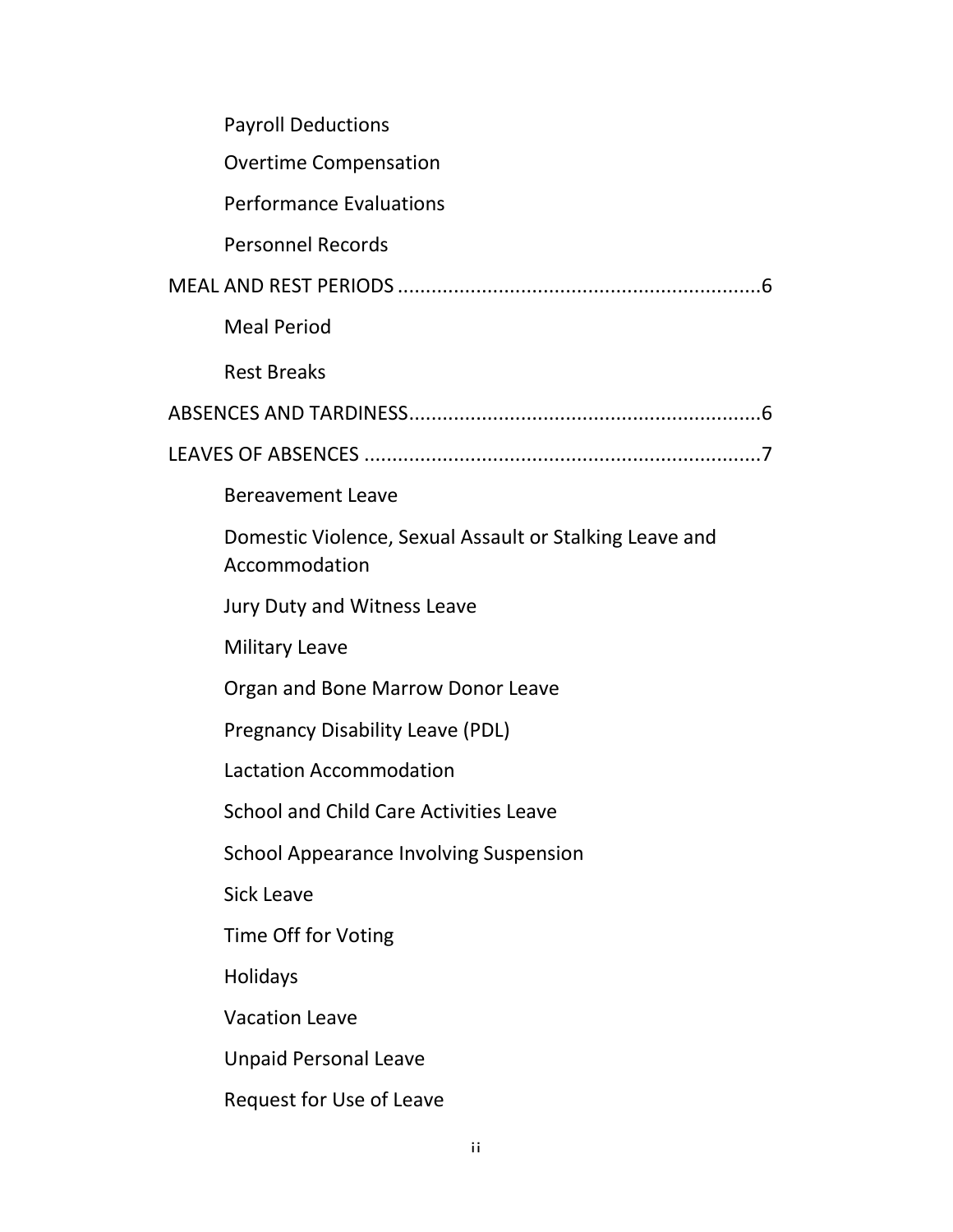| Note: FMLA and CFRA Not Available                          |  |  |
|------------------------------------------------------------|--|--|
| STANDARDS OF EMPLOYEE CONDUCT AND PERFORMANCE 12           |  |  |
| <b>Access to Church Property</b>                           |  |  |
| <b>Operation of Church Vehicle</b>                         |  |  |
| <b>Smoking Policy</b>                                      |  |  |
| Drug and Alcohol Policy                                    |  |  |
| Use of Technology and Equipment                            |  |  |
| <b>Email Policy</b>                                        |  |  |
| <b>Internet Policy</b>                                     |  |  |
| <b>Other Misconduct</b>                                    |  |  |
| <b>Dress Code</b>                                          |  |  |
|                                                            |  |  |
| <b>Verbal Warning</b>                                      |  |  |
| <b>Written Warning</b>                                     |  |  |
| <b>Dismissal</b>                                           |  |  |
|                                                            |  |  |
| ACKNOWLEDGEMENT AND RECEIPT OF EMPLOYEE HANDBOOK15         |  |  |
| ATTACHMENT 1: California Family Rights Act (CFRA) Leave 16 |  |  |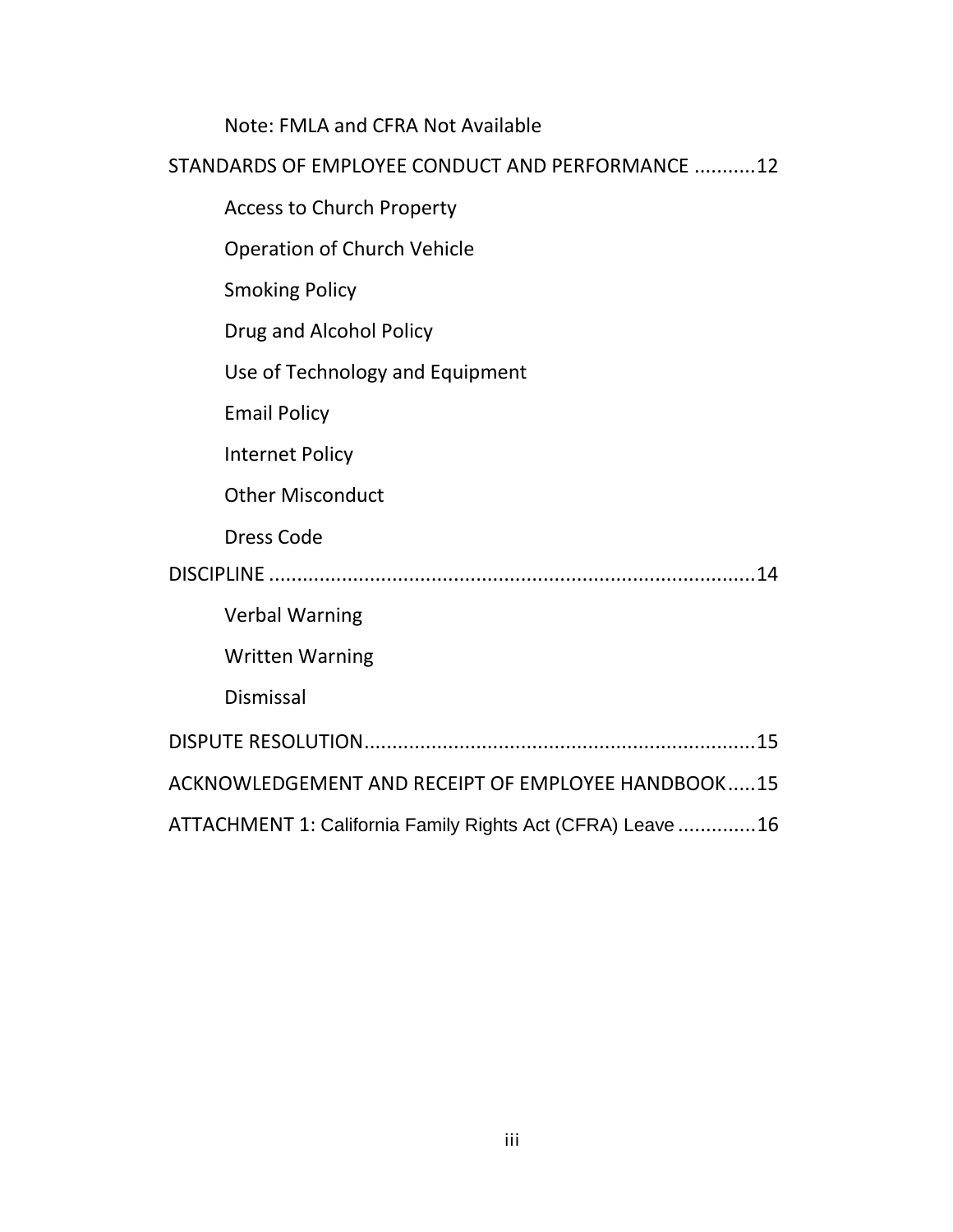#### WELCOME

Welcome! As an employee of Mount Cross Lutheran Church (the "Church"), you are an important member of a team effort. We hope that you will find your position with the Church rewarding, challenging and productive. We trust this handbook will help you understand more about your role as an employee of this church.

This handbook summarizes the policies and practices in effect at the time of publication. This handbook supersedes all previously issued handbooks and any policy or benefit statements or memoranda that are inconsistent with the policies described here. Your supervisor or manager will be happy to answer any questions you may have. The Church retains the right in its sole discretion to revise, interpret, revoke or choose not to apply a guideline of this Handbook in any individual case as management may deem to be in the best interests of the Church.

Statement of Faith. Mount Cross Lutheran Church is a Christian church. We exist as a Christian congregation because we have been called together by God's Spirit and given the task of sharing with others the lifesaving Good News of the Savior, Jesus Christ. Mount Cross is also an ELCA Lutheran church, which means we are part of the tradition of worship and teaching that goes back to Martin Luther. We have the word *cross* in our name to help us remember how we are called to live. We live in confidence that Jesus has restored our connection with God. We live in service to others.

#### Mission Statement. Rooted in God's grace, we joyfully witness and serve.

Core Values. Mount Cross is a community that values: Intimacy with God, Inspiring Worship, Intentional Faith Development, Compassionate Outreach, Caring Community.

#### Identity Statements.

Jesus is Lord Everyone is Welcome Love Changes People Everyone has Something to Offer The World Needs What We Have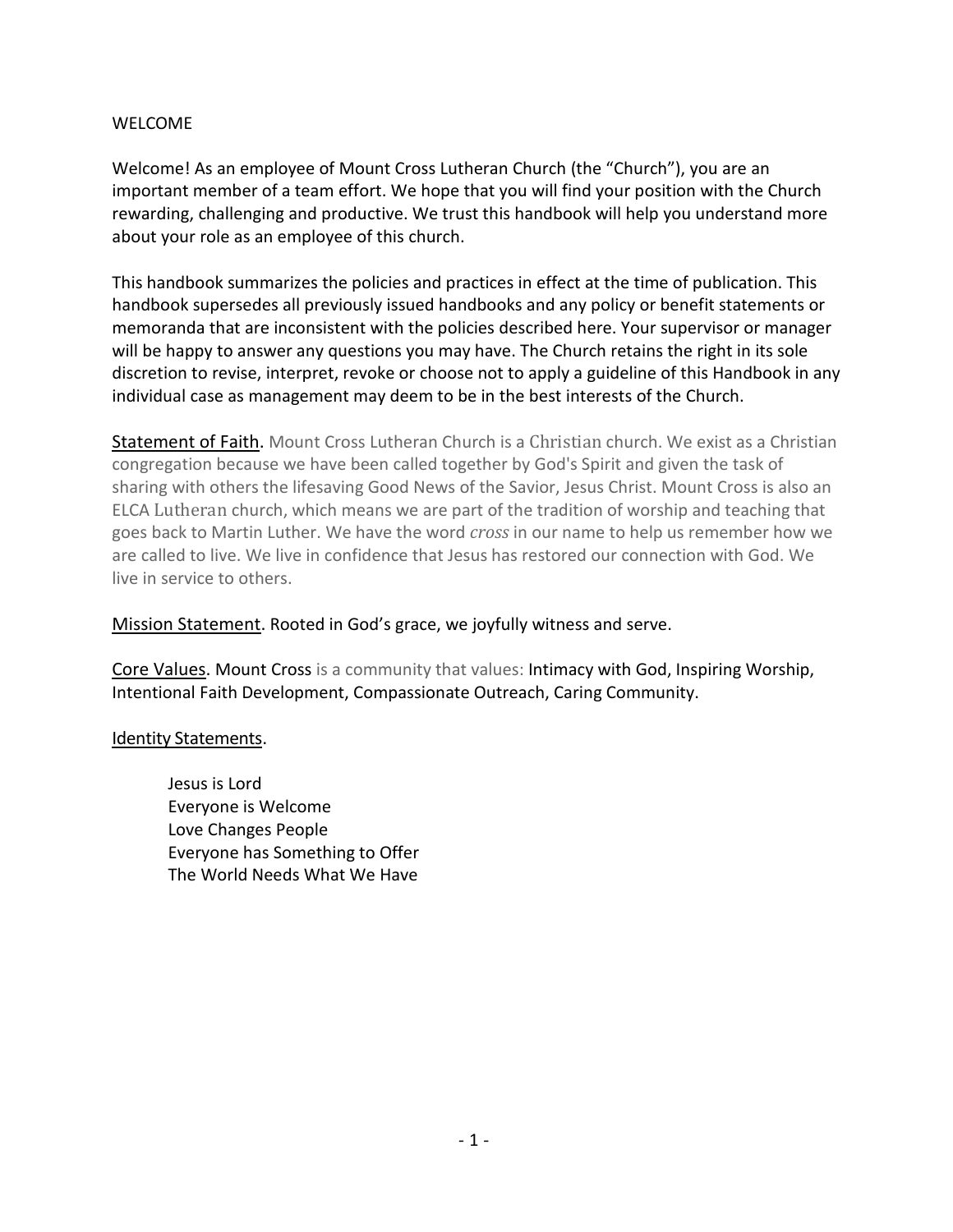#### **EMPLOYMENT**

At-Will Employment. While we hope that your employment with the Church will prove mutually satisfactory, please understand that continued employment cannot be guaranteed for any staff member. Employment is at-will. This means that you are free to leave your employment at any time, with or without cause or notice, and the church retains the same right to terminate your employment at any time, with or without cause. Unless your employment agreement provides otherwise, this policy of employment is the sole and entire agreement between you and the church as to the duration of employment and the circumstances under which employment may be terminated.

Equal Employment Opportunity. Mount Cross Lutheran Church is an Equal Employment Opportunity employer and does not discriminate in hiring or in any term and conditions of employment on the basis of race, color, creed, religion, national origin, gender, sexual orientation, disability, age, marital status, covered veteran status, status with regard to public assistance, or any other characteristic protected by law. However, as a religious ministry, we reserve the right to hire employees with the same religious affiliation for those positions relating to church or school duties.

Policy Against Harassment. The Church is committed to providing a work environment that is free from harassment based on race, color, creed, religion, national origin, gender, sexual orientation, disability, age, marital status, covered veteran status, status with respect to public assistance or any other characteristic protected under federal, state, or local law. Such conduct is prohibited in any form at the workplace, at work-related functions, or outside of work if it affects the workplace. This policy applies to all employees, members, guests, vendors, and persons doing business with the Church.

Sexual misconduct in the Church is a violation of trust, an inappropriate use of power, and may involve a breach of professional ethics or the law. Sexual misconduct constitutes one form of misuse of the pastoral office and is a violation of ordination vows for ordained ministers. Every complaint of sexual misconduct will be taken seriously. When any member of the Church, whether ordained or lay, functions in pastoral role, a pastoral relationship exists. In any situation where a person in a pastoral role engages in sexualized behavior with a person who is in some form of pastoral relationship, the presumptive understanding is that the person in the pastoral role has committed a serious moral misuse of office.

A pastoral relationship is defined as a relationship between a cleric, employee, or volunteer and any person to whom such cleric, employee, or volunteer provides counseling, pastoral care, spiritual direction, or spiritual guidance; or from whom such cleric, employee, or volunteer has received confession or confidential or privileged information. The consent or behavior of the other individual does not provide excuse. In addition to reporting complaints as described below, a complaint of sexual misconduct involving a Rostered Minister can be reported directly to the Southwest California Synod of the Evangelical Lutheran Church in America.

Unwelcome Sexual harassment, one type of prohibited harassment, has been defined as:

- sexual advances, requests for sexual favors, and other verbal or physical conduct of a sexual nature when:
- Submission to such conduct is made a term or condition, either explicitly or implicitly, of an individual's employment;
- Submission to or rejection of such conduct by an individual is used as a factor in decisions affecting that individual's employment; or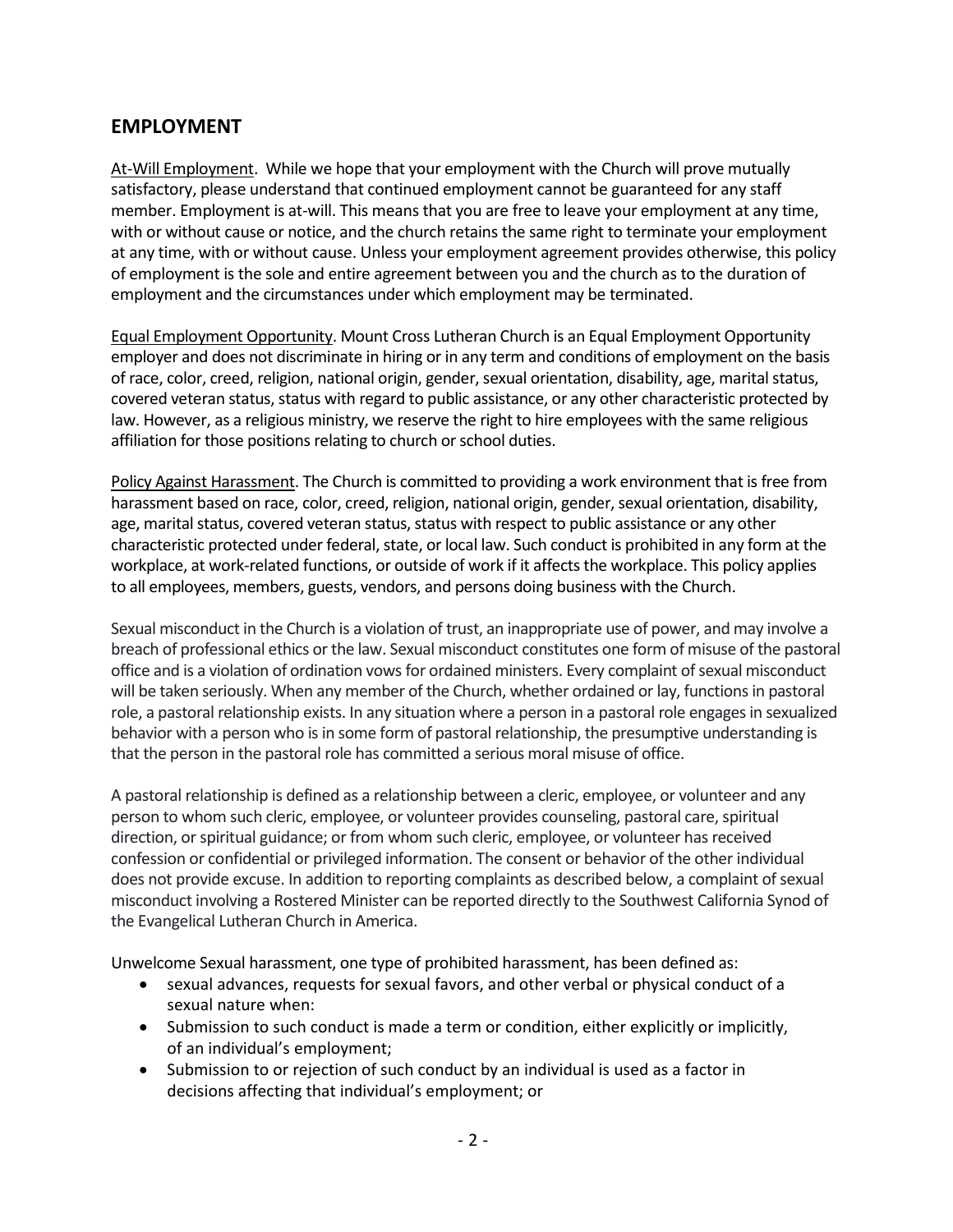Such conduct has the purpose or effect of substantially interfering with an individual's work performance or creates an intimidating, hostile or offensive working environment.

Examples of conduct prohibited by this policy include but are not limited to:

- Unwelcome sexual flirtation, advances or propositions;
- Verbal comments related to an individual's age, race, gender, color, religion, national origin, disability, or sexual orientation;
- Explicit or degrading verbal comments about another individual or his/her appearance;
- The display of sexually suggestive pictures or objects in any workplace location including transmission or display via computer;
- Any sexually offensive or abusive physical contact;
- The taking of or the refusal to take any personnel action based on an employee's submission to or refusal of sexual overtures;
- Displaying cartoons or telling jokes which relate to an individual's age, race, gender, color, religion, national origin, disability or sexual orientation.

If you believe that you are being subjected to harassment, you should:

- If you feel able to do so, tell the harasser that his or her actions are not welcome and that they must stop;
- Immediately report the incident to the Senior Pastor or a Personnel Committee member.

While the Senior Pastor or Personnel Committee member will do their best to ensure no further incidents occur, any additional incidents should also be reported immediately to one of the above resources for further action. Any actions of perceived retaliation should also be reported.

Training to Recognize and Combat Sexual Harassment. As required by California Government Code section 12950.1, by January 1, 2021, all supervisory employees shall be provided at least two (2) hours, and nonsupervisory employees shall be provided at least one (1) hour, of classroom or other effective interactive training and education regarding sexual harassment. Thereafter, each employee of the Church shall receive the above training once every two (2) years.

New nonsupervisory employees shall be provided training within six (6) months of hire. New supervisory employees shall be provided training within six (6) months of the assumption of a supervisory position. Seasonal, temporary, or other employees that are hired to work for less than six (6) months, shall be provided the required training within 30 calendar days after the hire date or within 100 hours worked, whichever occurs first.

Employees who interact with children as a regular part of their duties shall also be provided the "Safeguarding God's Children" training, or equivalent, within the first 100 days of their employment and every two years thereafter.

#### **EMPLOYMENT CLASSIFICATIONS, BENEFITS AND DUTIES**

For purposes of determining the applicability of various policies, practices and benefits, employees are assigned classification based on their job and normal work schedule.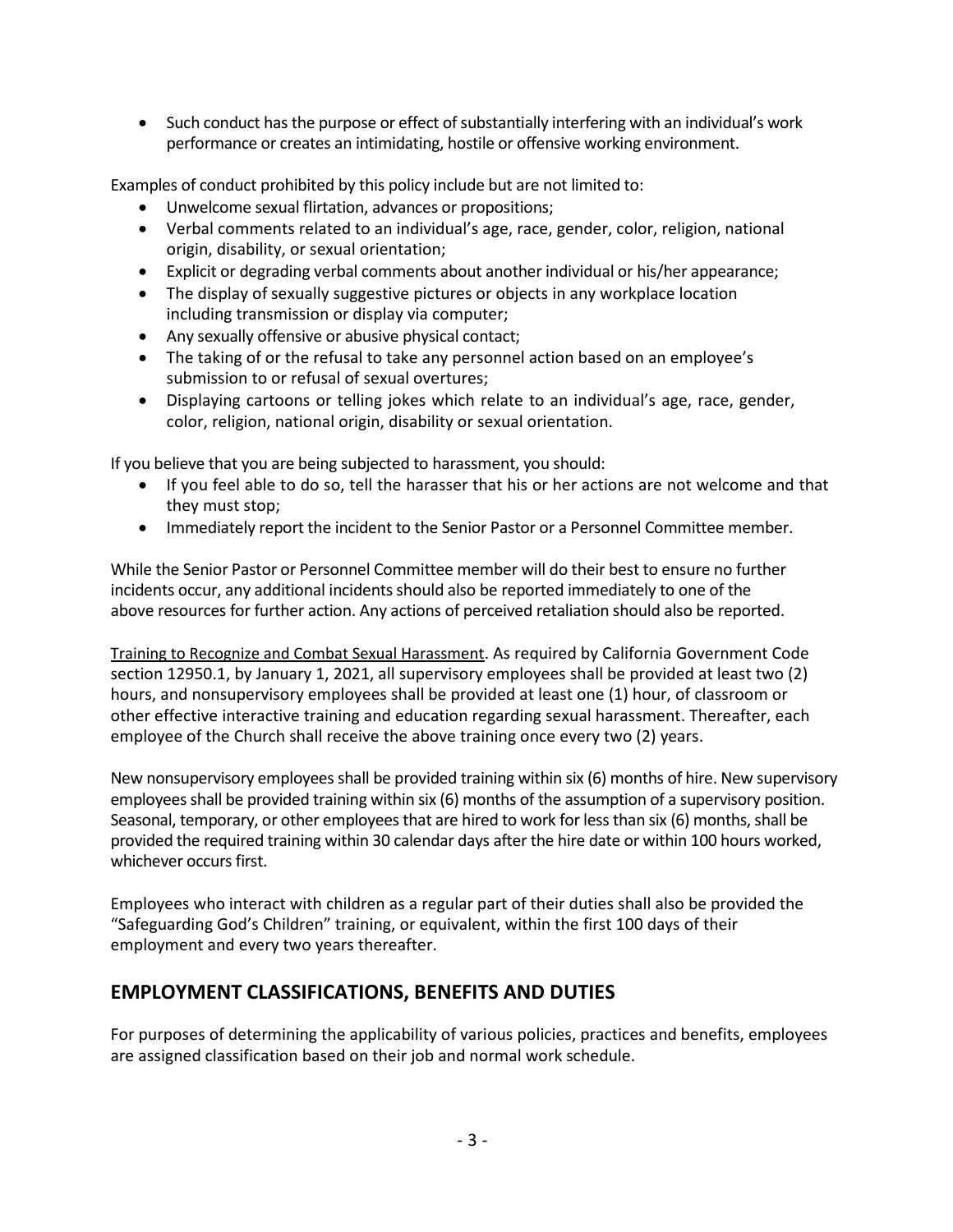Rostered Ministers. Rostered Ministers carry out the work and mission of this church, sharing God's love with the world through the good news of Jesus Christ and by administering the Word and Sacraments. At Mount Cross Lutheran Church Rostered Ministers are called by a vote of the congregation to serve as Senior Pastor or Assistant Pastor. Their employment is governed by a separate contract and not all provisions of this Employee Handbook apply to their employment.

Rostered Ministers also include Ministers of Word and Service ("Deacons"), who serve in congregations and other ministries of the ELCA, including family ministries, youth, administration, volunteer ministry, social services, music or parish nursing. Deacons connect the church with the needs of the world and work to equip others to lead a living, active and caring Christian life.

Regular Full-Time Employees. Regular full-time employees are scheduled to work at least 40 hours per week.

Regular Part-Time Employees. Regular, part-time employees who work on a regular, ongoing schedule of less than 40 hours per week. Part-time employees are not eligible for benefits.

Exempt Employees. Employees classified as "exempt" are full-time salaried employees who do not receive overtime pay for hours worked in excess of 8 in a day or 40 in a week. Only "exempt" employees are eligible for paid medical benefits.

Health Insurance Reimbursement. All "Exempt Employees," as defined above are eligible to receive \$200 per month to reimburse the employee for the cost of health insurance. In order to receive this benefit the employee must submit to the Treasurer proof that a health insurance policy covering the employee has been purchased and is in effect during the period of reimbursement.

Temporary Employees. Temporary employees may be scheduled to work full-time or part-time with the understanding that their employment will typically be terminated upon completion of a specific task. A period of temporary employment generally does not exceed six months. Temporary employees are not eligible for benefits.

Job Duties. Employees will be provided with a copy of the written job description for their individual position. During an initial 90-day probationary period, employees will learn the duties and responsibilities of their job. The church maintains certain expectations and standards applicable to each position which will be reviewed with each new employee by a supervisor.

It is expected that staff members will perform additional duties and assume additional responsibilities as needed by their supervisor for the efficient operation of the church.

In order to adjust to changes, it may become necessary to modify your job description, add to or remove certain duties and responsibilities, or reassign employees to an alternative position.

Background Check and Fingerprinting. All new hires are subjected to a background check and fingerprinting as a condition of employment.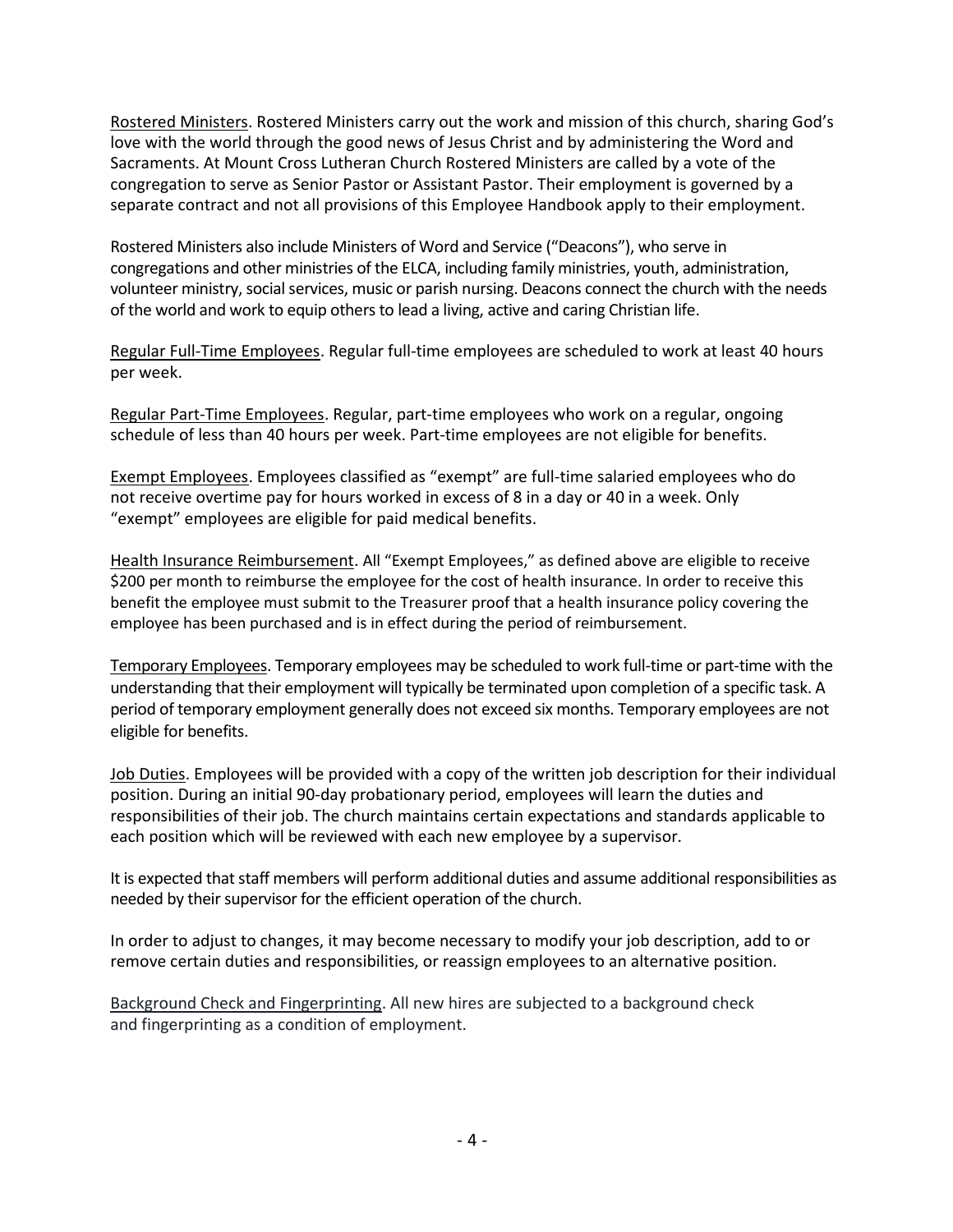#### **TIMEKEEPING AND PAYROLL**

Work Week. The workweek is Monday through Sunday. Each employee's work schedule is to be coordinated with their supervisor.

Timecards. All exempt and non-exempt employees are required to fill out a bi-weekly timecard. Exempt employees need only report days worked, sick leave and vacation taken. Exempt employees, other than Rostered Ministers, must indicate whether he/she has taken at least a 30-minute meal period. All non-exempt employees must record their actual hours worked and meal periods on their biweekly timecard. It is not necessary to record rest periods. Any leave time utilized during the pay period must be indicated on the timecard with proper designation of the category of leave and number of hours for each day of leave taken.

It is your responsibility to sign your timecard to certify the accuracy of all time recorded. Any errors in your timecard should be reported to your supervisor. Timecards are to be turned in on your last workday of each pay period (two weeks).

Hourly employees are not allowed to work "off the clock." Working off the clock violates Church policy. Any work performed before or after a regularly scheduled work period must be approved in advance by your supervisor.

Pay Periods. The Church pay period is every two weeks. Employee paychecks may be picked up at the office on the Wednesday following the pay period. If a payday falls on a holiday, payday will be on the prior workday.

Payroll Deductions. The Church is required to make certain deductions from employee paychecks each pay period. These include but are not limited to federal and state income taxes and withholding for Social Security and Medicare. Paychecks include a statement of all earning and deductions. Pledged contributions to Mount Cross Lutheran Church may also be paid by payroll deduction.

Overtime Compensation. All overtime work by non-exempt employees must be authorized, in advance, by your supervisor. Supervisors are required to have the approval of the Senior Pastor prior to communicating the work need to the employee.

Performance Evaluations. Mount Cross strives to provide each employee a periodic performance reviews conducted by his or her supervisor. Your first performance evaluation will normally take place after the employee completes the introductory period. Subsequent performance evaluations will be conducted (as needed). The frequency of performance evaluations may vary depending upon length of service, job position, past performance, changes in job duties, or recurring performance problems. Your performance evaluations may review factors such as the quality and quantity of the work you perform, your knowledge of the job, your initiative, your work attitude, and your attitude toward others. The performance evaluations are intended to make you aware of your progress, areas for improvement, and objectives or goals for future work performance. Favorable performance evaluations do not guarantee increases in salary or promotions. Salary increases and promotions are solely within the discretion of Mount Cross Lutheran Church Council and depend upon many factors in addition to performance. After the review, you will be required to sign the evaluation report simply to acknowledge that it has been presented to you, that you have discussed it with your supervisor, and that you are aware of its contents.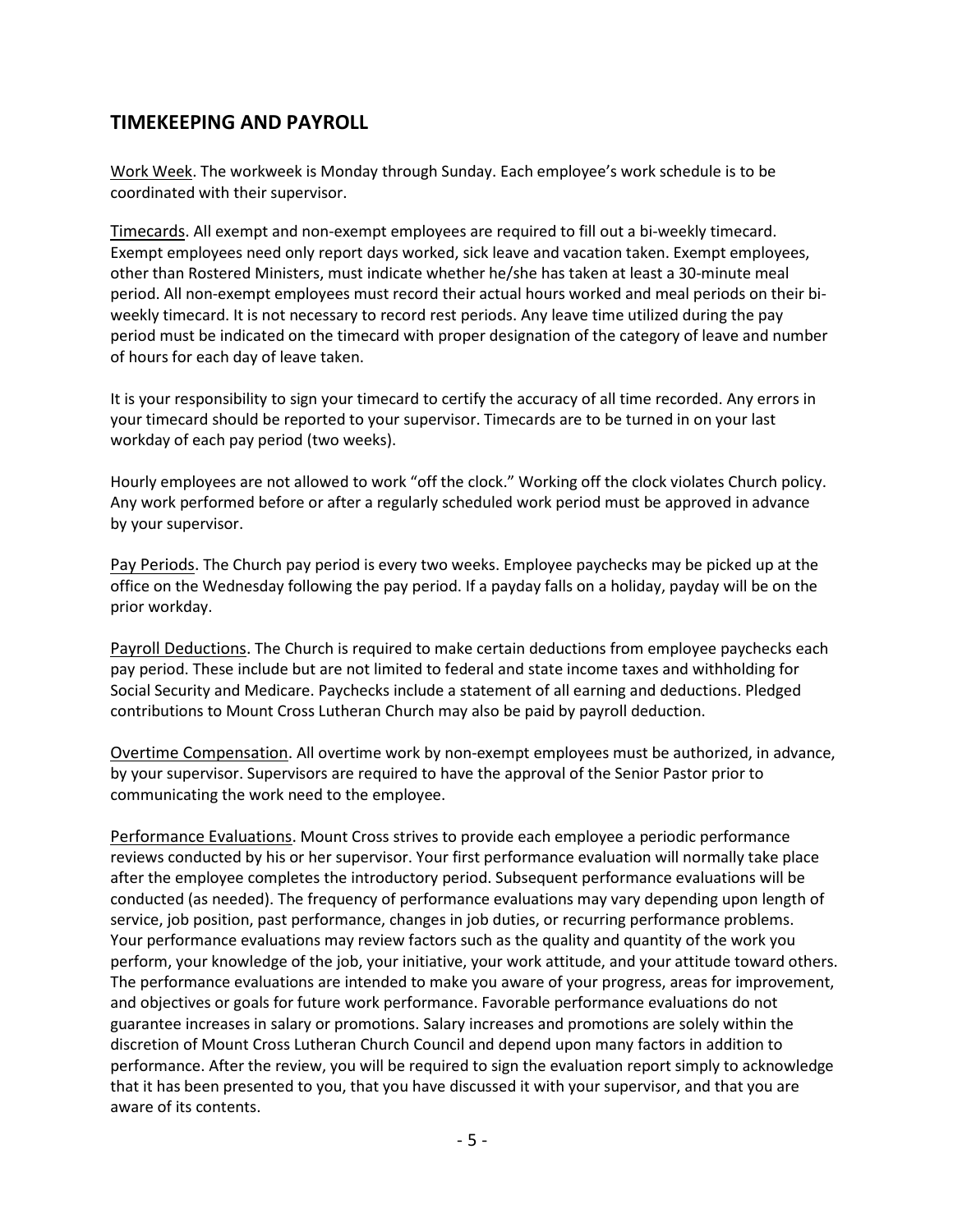Personnel Records. You have a right to inspect or receive a copy of the personnel records that Mount Cross Lutheran Church maintains relating to your performance or to any grievance concerning you. Certain documents may be excluded or redacted from your personnel file by law, and there are legal limitations on the number of requests that can be made. Any request to inspect or copy personnel records must be made in writing to the Senior Pastor.

You may designate a representative to conduct the inspection of the records or receive a copy of the records. However, any designated representative must be authorized by you in writing to inspect or receive a copy of the records. Mount Cross Lutheran Church may take reasonable steps to verify the identity of any representative you have designated in writing to inspect or receive a copy of your personnel records.

If you request a copy of the contents of your file, you will be charged the actual cost of copying. Disclosure of personnel information to outside sources, other than your designated representative, will be limited. However, Mount Cross Lutheran Church will cooperate with request from authorized law enforcement or local, state, or federal agencies conducting official investigations and as otherwise legally required.

## **MEAL AND REST PERIODS**

Meal Period. All employees are entitled to an uninterrupted, unpaid meal period of at least thirty (30) minutes if they are scheduled to work more than five (5) hours in a workday. Non-exempt employees must clock out for the meal period. Reasonable opportunity will be permitted to take this meal period and employee will be relieved of all duty. Employees will be free to come and go during the meal break and are expected to return to work promptly at the end of the meal period. Meal periods will be provided no later than the end of the fifth hour of work. Meal periods are to be arranged with your supervisor.

If an employee's total work period for the day is more than five (5) hours but no more than six (6) hours, as an option the employee may waive the meal period. This cannot be done without the mutual consent of the employee's supervisor. This waiver must be agreed to in advance and be in writing.

Rest Breaks. Each non-exempt employee is entitled to one (1) 10-minute rest break for every four (4) hours worked (or major fraction thereof, defined as any amount of time over two (2) hours). A rest break need not be authorized for employees whose total daily work time is less than three and one-half (3.5) hours.

Employees will be relieved of duty during rest break periods and are expected to return to work promptly at the end of any rest break. Employees are free to come and go as they please during the break period. Rest breaks are to be arranged with your supervisor.

#### **ABSENCES AND TARDINESS**

It is important for the staff members to work their assigned schedules as consistently as possible. If you are unable to report to work on time for any reason, you must notify your supervisor prior to your scheduled work time. It is your responsibility to keep the Church informed on a daily basis during a short-term absence and to provide medical verification when asked to do so. Excessive absenteeism or tardiness may lead to disciplinary action, up to and including termination of employment.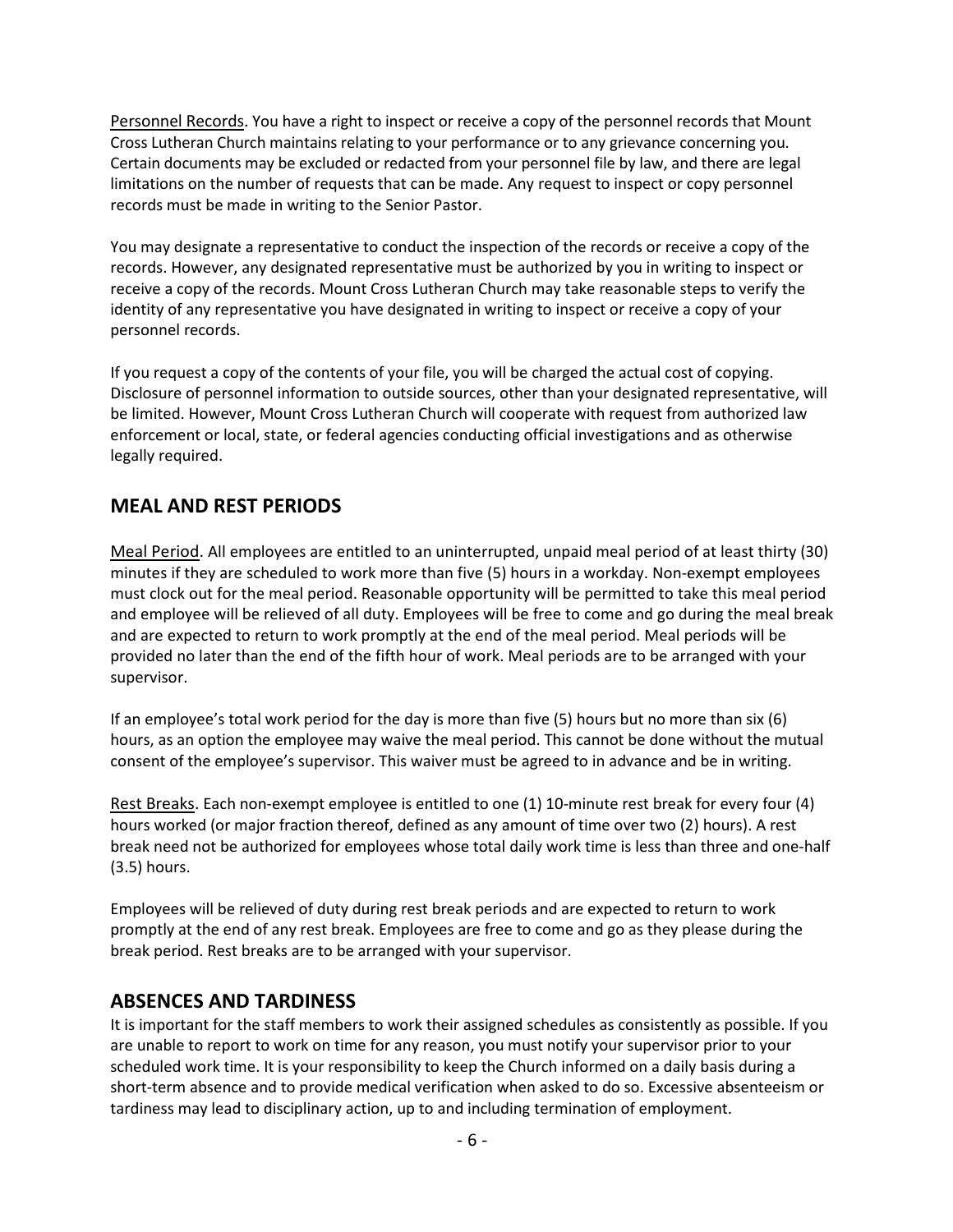## **LEAVES OF ABSENCE**

Bereavement Leave. Full-time employees who have completed at least six months of continuous service will be eligible for up to two days away, with pay, in the event of the death of the employee's current spouse, registered domestic partner, child, parent, legal guardian, brother, sister, grandparent, or grandchild; or mother-, father-, sister-, brother-, son-, or daughter-in-law. The days of leave are subject to the approval of the Senior Pastor. The Senior Pastor may also approve additional unpaid time off.

Domestic Violence, Sexual Assault or Stalking Leave and Accommodation. Employees who are victims of domestic violence, sexual assault and stalking are eligible for unpaid leave upon giving reasonable notice. Although the leave is unpaid, employees can use their paid sick time or accrued vacation.

- To seek medical attention for injuries caused by domestic violence, sexual assault or stalking;
- To obtain services from a domestic violence shelter, program or rape crisis center as a result of domestic violence, sexual assault or stalking;
- To obtain psychological counseling related to experiencing domestic violence, sexual assault or stalking;
- To participate in safety planning and take other actions to increase safety from future domestic violence, sexual assault or stalking including temporary or permanent relocation.

Employees who are victims of domestic violence, sexual assault or stalking and need a reasonable accommodation for their safety at work should contact the Senior Pastor and discuss the need for an accommodation. If you are requesting such a reasonable accommodation, you will need to submit a written statement signed by you, or by an individual acting on your behalf, certifying that the accommodation is for the purpose of your safety at work. Depending on the nature of the request other requirements may apply.

Jury Duty and Witness Leave. Mount Cross Lutheran Church encourages employees to serve on jury duty when called. However, current finances do not allow it to compensate employees for jury duty. If you are subpoenaed for jury duty or to be a witness in a court or administrative proceeding, you should notify the Senior Pastor of any need for time off as soon as any notice, summons or subpoena is received.

Military Leave. Employees who wish to serve in the military and take military leave should contact the Senior Pastor for information about their rights before and after such leave. You are entitled to reinstatement upon completion of military service, provided you return or apply for reinstatement within the time allowed by law.

Organ and Bone Marrow Donor Leave. Employees who have passed their probationary period and who are donors for organ or bone marrow may take paid time off as follows:

- Employees may take up to 30 business days of leave in any one-year period for the purpose of donating an organ to another person. The one-year period is calculated from the date the employee begins his/her leave.
- Employees may take up to 5 business days of leave in any one-year period for the purpose of donating bone marrow to another person. The one-year period is calculated from the date the employee's leave begins.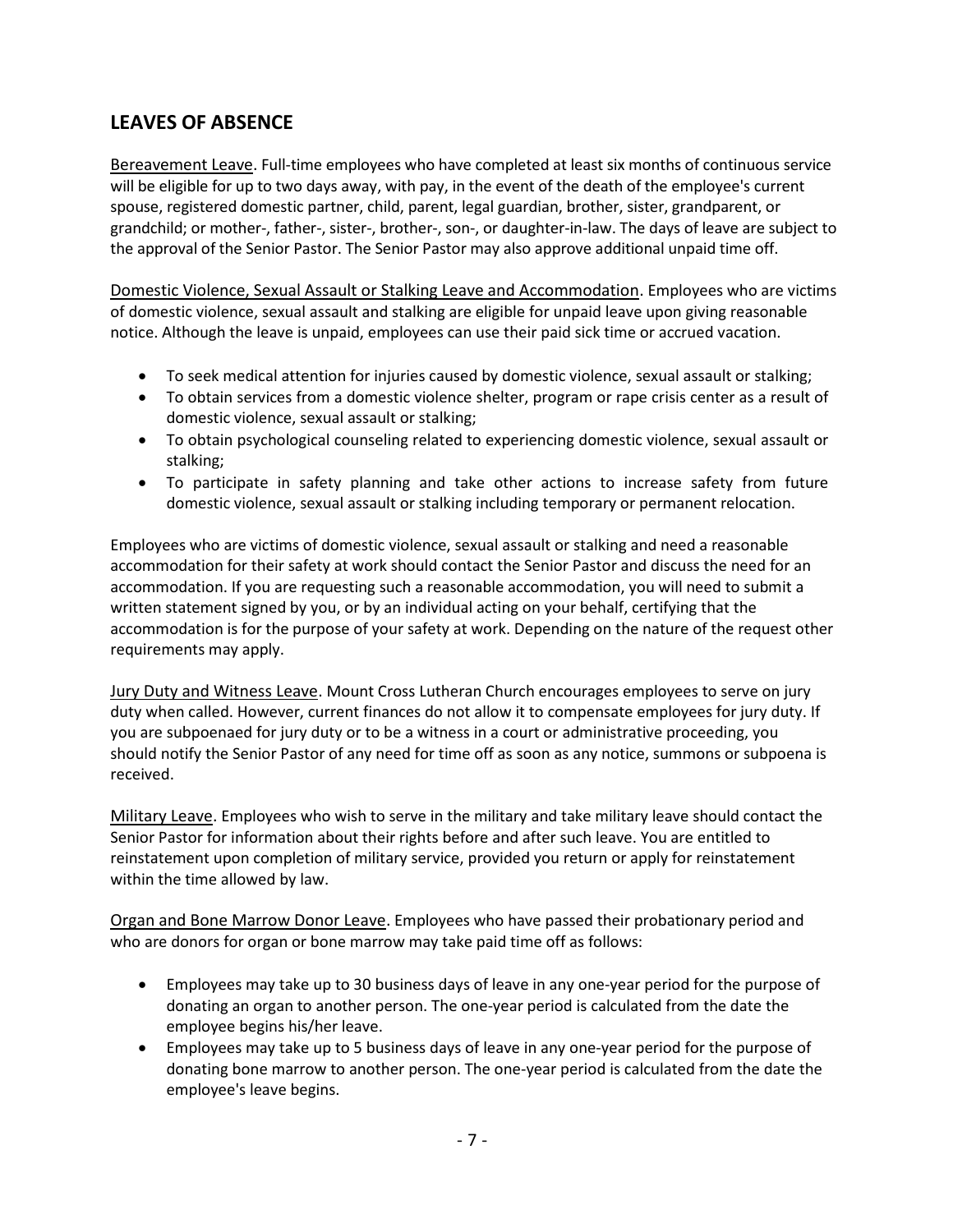Employees who wish to take a leave of absence to donate bone marrow or an organ will be required to provide written verification of the need for leave, including confirmation that the employee is an organ or bone marrow donor and that there is a medical necessity for the donation of the organ or bone marrow.

The Church requires that employees taking leave for bone marrow donation use five days of accrued but unused sick leave and/or vacation. Once a Donor has exhausted the required paid sick and/or vacation leave, the employee will be paid for the remaining leave of absence, if additional leave is needed, up to the maximum allowed by law.

Pregnancy Disability Leave (PDL) (5 or More Employees). If you are pregnant, have a related medical condition, or are recovering from childbirth, please review this policy. Any employee planning to take pregnancy disability leave should advise the Senior Pastor as early as possible. The individual should make an appointment with the Senior Pastor to discuss the following conditions:

- Duration of pregnancy disability leave will be determined by the advice of the employee's physician, but employees disabled by pregnancy may take up to four months of leave per pregnancy (the working days you normally would work in one-third of a year or 17 1/3 weeks). Part-time employees are entitled to leave on a pro rata basis. The four months of leave includes any period of time for actual disability caused by the employee's pregnancy, childbirth, or related medical condition. This includes leave for severe morning sickness and for prenatal care, doctor-ordered bed rest, as well as other reasons. Your healthcare provider determines how much time you need for your disability.
- The Church will also reasonably accommodate medical needs related to pregnancy, childbirth, or related conditions or temporarily transfer you to a less strenuous or hazardous position (where one is available) or duties if medically needed because of your pregnancy.
- Employees who need to take pregnancy disability must inform the Church when a leave is expected to begin and how long it will likely last. If the need for a leave, reasonable accommodation, or transfer is foreseeable (such as the expected birth of a child or a planned medical treatment for yourself), employees must provide at least 30 days advance notice before the pregnancy disability leave or transfer is to begin. Employees must consult with the personnel manager regarding the scheduling of any planned medical treatment or supervision in order to minimize disruption to the operations of the Church. Any such scheduling is subject to the approval of the employee's health care provider;
- For emergencies or events that are unforeseeable, we need you to notify the Church, at least verbally, as soon as practical after you learn of the need for the leave.
- Failure to comply with these notice requirements may result in delay of leave, reasonable accommodation, or transfer;
- Pregnancy leave usually begins when ordered by the employee's physician. The employee must provide the Church with a written certification from a health care provider for need of PDL, reasonable accommodation or transfer. The certification must be returned no later than 15 calendar days after it is requested by the Church. Failure to do so may, in some circumstances, delay PDL leave, reasonable accommodation or transfer. Please see the personnel department for a medical certification form to give to your health provider.
- Leave returns will be allowed only when the employee's physician sends a release;
- An employee will be required to use accrued sick time (if otherwise eligible to take the time) during a pregnancy disability leave. An employee will be allowed to use accrued vacation (if otherwise eligible to take the time) during a pregnancy disability leave; and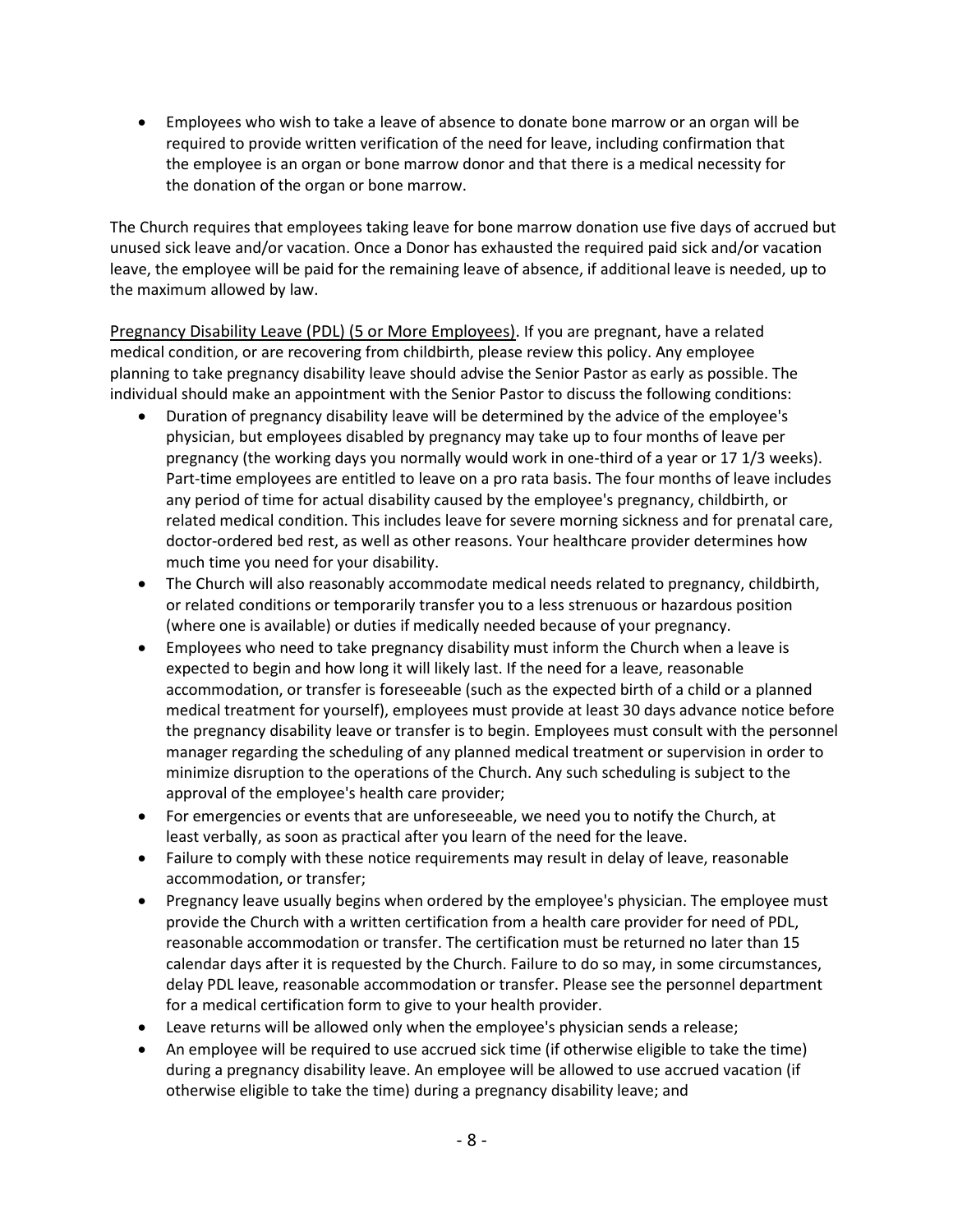Leave does not need to be taken in one continuous period of time and may be taken intermittently, as needed. Leave may be taken in increments of one (1) hour.

If intermittent leave or leave on a reduced work schedule is medically advisable the employee may, in some instances, be required to transfer temporarily to an available alternative position that meets the employee's needs. The alternative position need not consist of equivalent duties but must have the equivalent rate of pay and benefits. The employee must be qualified for the position. The position must better accommodate the employee's leave requirements than her regular job. Transfer to an alternative position can include altering an existing job to better accommodate the employee's need for intermittent leave or a reduced work schedule.

Upon submission of a medical certification that an employee is able to return to work from a pregnancy disability leave, an employee will be reinstated to her same position held at the time the leave began or, in certain instances, to a comparable position, if available. There are limited exceptions to this policy. An employee returning from a pregnancy disability leave has no greater right to reinstatement than if the employee had been continuously employed.

Employees on pregnancy disability leave will be allowed to continue to participate in group health insurance coverage for up to a maximum of four months of disability leave (if such insurance was provided before the leave was taken) at the level and under the conditions that coverage would have been provided if the employee had continued in employment continuously for the duration of the leave. In some instances, an employer can recover from an employee premium paid to maintain health coverage if the employee fails to return following pregnancy disability leave. PDL may impact other benefits or a seniority date. Please contact the Senior Pastor for more information.

Lactation Accommodation. All female employees are entitled to accommodation to express breast milk for an infant child. The policy and procedures are provided for by law. Please contact the Senior Pastor if you require this accommodation.

School and Child Care Activities Leave. Employees are encouraged to participate in the school or childcare activities of their child(ren). This unpaid leave is subject to all of the following conditions:

- Time off under this policy can only be used by parents, guardians, grandparents, stepparents, foster parents or a person who stands *in loco parentis* to one or more children of the age to attend kindergarten through grade 12, or a licensed childcare provider;
- The amount of time off for school or childcare activities described below cannot exceed a total of 40 hours each year;
- Covered employees can use the time off to find, enroll or reenroll a child in a school or with a licensed childcare provider or to participate in activities of the child's school or licensed childcare provider. The time off for these purposes cannot exceed eight hours in any calendar month. Employees planning to take time off for these purposes must provide reasonable advance notice to the Senior Pastor;
- Covered employees can also use time off to address a "childcare provider or school emergency" if the employee gives notice to the employer. A childcare provider or school emergency means that the employee's child cannot remain in a school or with a childcare provider due to one of the following:
	- 1. The school or childcare provider has requested that the child be picked up, or has an attendance policy (excluding planned holidays) that prohibits the child from attending or requires the child to be picked up from the school or childcare provider;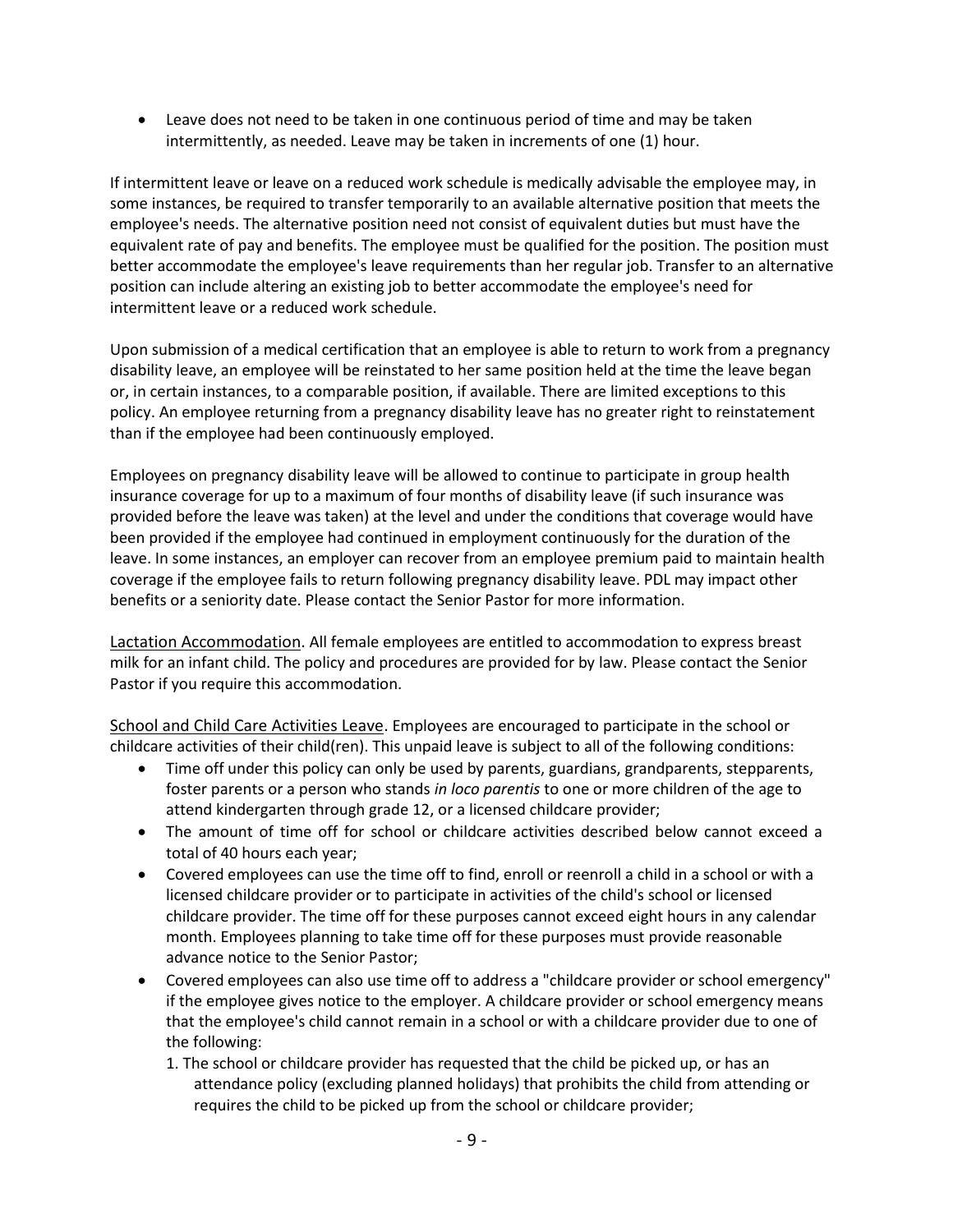- 2. Behavioral or discipline problems;
- 3. Closure or unexpected unavailability of the school or childcare provider, excluding planned holidays; or
- 4. A natural disaster, including, but not limited to, fire, earthquake or flood.
- Employees must provide the Senior Pastor with documentation from the school or licensed childcare provider verifying that they were engaged in these child related activities on the day and time of the absence;

School Appearances Involving Suspension. If an employee who is the parent or guardian of a child facing suspension from school is summoned to the school to discuss the matter, the employee should alert his or her supervisor or the Senior Pastor as soon as possible before leaving work. In agreement with California Labor Code Section 230.7, no discriminatory action will be taken against an employee who takes time off for this purpose. This leave is unpaid.

Sick Leave. All employees who work in California for 30 days or more within a year, from the beginning of employment, are eligible for paid sick leave ("Eligible Employees.") Employees working less than 30 days in California are not entitled to paid sick leave.

- Accrual. Non-rostered employees earn sick leave at the rate of one hour of paid sick time for every 30 hours worked. You will need to meet the 90-day employment requirement before taking any leave. Exempt employees are presumed to work 40 hours per workweek for purposes of sick time accrual. If their normal workweek is less than 40 hours, accrual will be based on their normal workweek. Employees may accrue a maximum of 48 hours paid sick time. After an employee has reached this maximum amount, no additional paid sick time will be earned until some or all the employee's accrued paid sick time is used.
- Use. Employees may use paid sick days beginning on the 90th day of employment. The minimum amount of sick leave used on any day is 1 hour. Paid sick leave use is limited to 48 hours per calendar year while the Eligible Employee is employed by the Church. Unused sick leave may carry over to the following year of employment but accrued sick leave may not exceed 48 hours. Paid sick leave may be used by Eligible Employees for themselves or a family member for the diagnosis, care or treatment of an existing health condition or preventive care, or specified purposes for an employee who is a victim of domestic violence, sexual assault, or stalking.
- Procedure. Eligible Employees may request paid sick leave by making written or verbal request to their immediate supervisor. All employees must enter on their timecard any hours used for sick leave, paid or not.
- Unused Sick Leave Upon Termination of Employment. Any unused sick leave remaining at the time of an employee's termination of employment, voluntary or involuntary, shall not be eligible for "cash out."

Paid sick leave is a benefit that also covers absences for work-related illness or injury. Employees who have a work-related illness or injury are covered by workers' compensation insurance. However, workers' compensation benefits usually do not cover absences for medical treatment. When you report a work-related illness or injury, you will be sent for medical treatment, if treatment is necessary. You will be paid your regular wages for the time you spend seeking initial medical treatment. Any further medical treatment will be under the direction of the health care provider. Any absences from work for follow-up treatment, physical therapy or other prescribed appointments will not be paid as time worked. If you have accrued and unused paid sick leave, the additional absences from work will be paid with the use of paid sick leave. If you do not have accrued, paid sick leave, or if you have used all of your sick leave, you may choose to substitute any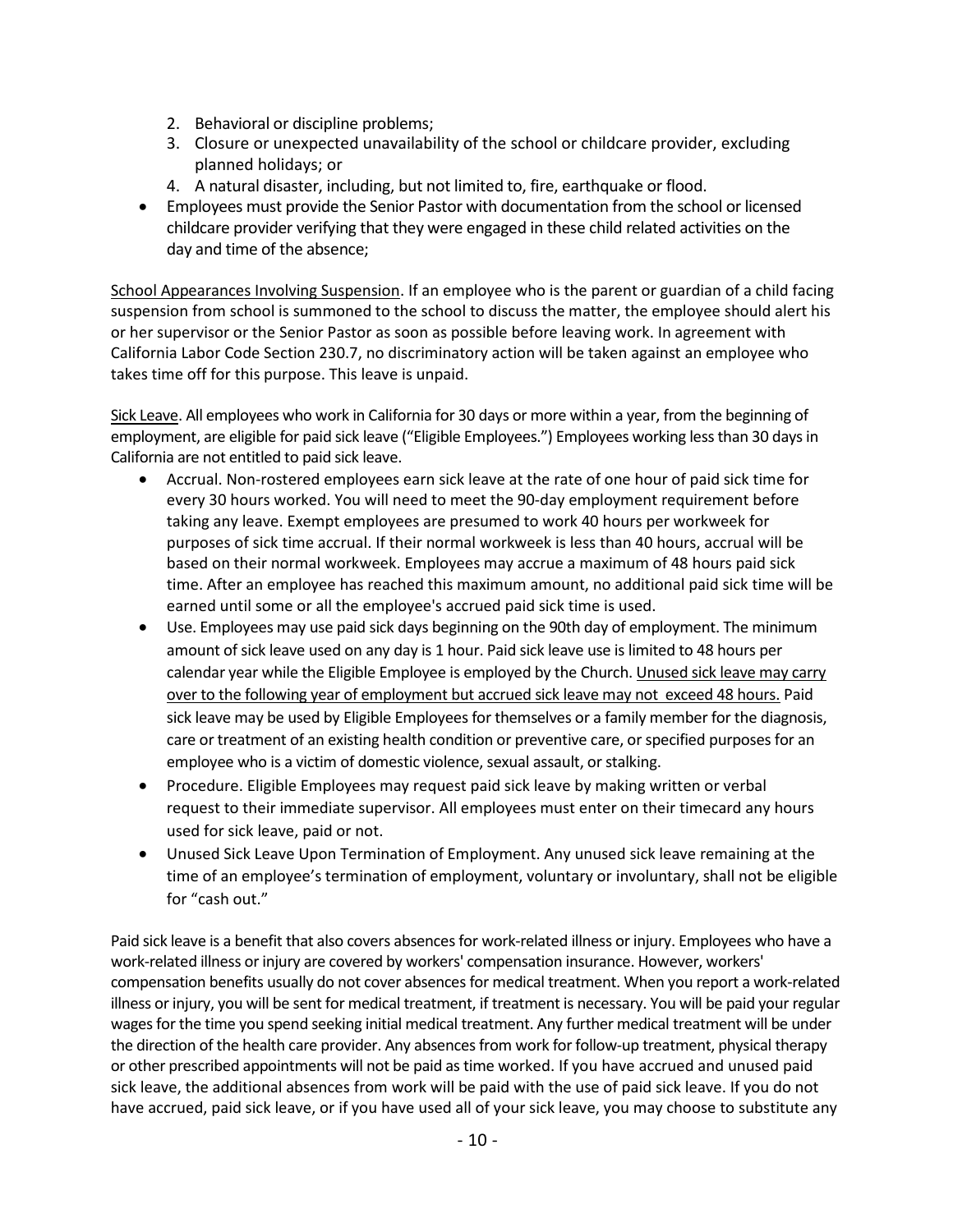available vacation for further absences from work, related to your illness or injury.

Time Off for Voting. If an employee does not have sufficient time outside of working hours to vote in an official state-sanctioned election, the employee may take off enough working time to vote. Such time off shall be taken at the beginning or the end of the regular working shift, whichever allows for more free time, and the time taken off shall be combined with the voting time available outside of working hours to a maximum of two hours combined. Under these circumstances, an employee will be allowed a maximum of two hours of time off during an election day without loss of pay. When possible, an employee requesting time off to vote shall give his or her supervisor at least two days' notice.

Holidays. The Church observes the following holidays by closing the Church office:

New Year's Day President's Day Easter Monday (the day after Easter) Memorial Day Independence Day Labor Day Thanksgiving Day The day after Thanksgiving Christmas Day

In addition, each full-time employee shall be eligible for two (2) floating holidays to be arranged in prior consultation with the Senior Pastor.

All non-exempt employees impacted by the office closure will receive their regular rate of pay for the number of hours that would have normally been worked. Holidays that fall on a non-workday will not be paid time off.

Vacation Leave. Mount Cross grants ten (10) days paid vacation to full-time employees working 1-5 years. After 5 years of employment, full-time employees will earn one additional day of paid vacation for each year of service up to a maximum of 15 days' vacation. Mount Cross grants to any part=time employee who regularly works more than 30 hours per workweek five (5) paid vacation days at their regular rate of pay for the number of hours that would normally have been worked. Vacation accrual begins upon employment in a position eligible for vacation benefits and is earned pro-rata from their start date. For example, an employee starting on July 1, would be eligible for one half the normal vacation time earned for their credited experience. Overtime hours are not included in the basis for calculating vacation accrual. Vacation must be scheduled at a time appropriate to the planning of the organization and approved in advance by the Senior Pastor.

- Vacation may not be taken during your first six months of continuous employment. Vacation leave may not be taken until it is earned.
- The Church urges employees to take their vacation annually. Once an employee accrues 150% of the annual allotted vacation, accrual of vacation stops. For instance, an employee entitled to ten (10) days of vacation who accrues fifteen (15) days of vacation will cease accruing additional vacation until his or her vacation balance falls below the fifteen (15) day cap in years 1-5.

Upon termination of employment, employees will be paid for accrued vacation time and current unused vacation time prorated based upon the employee's termination date.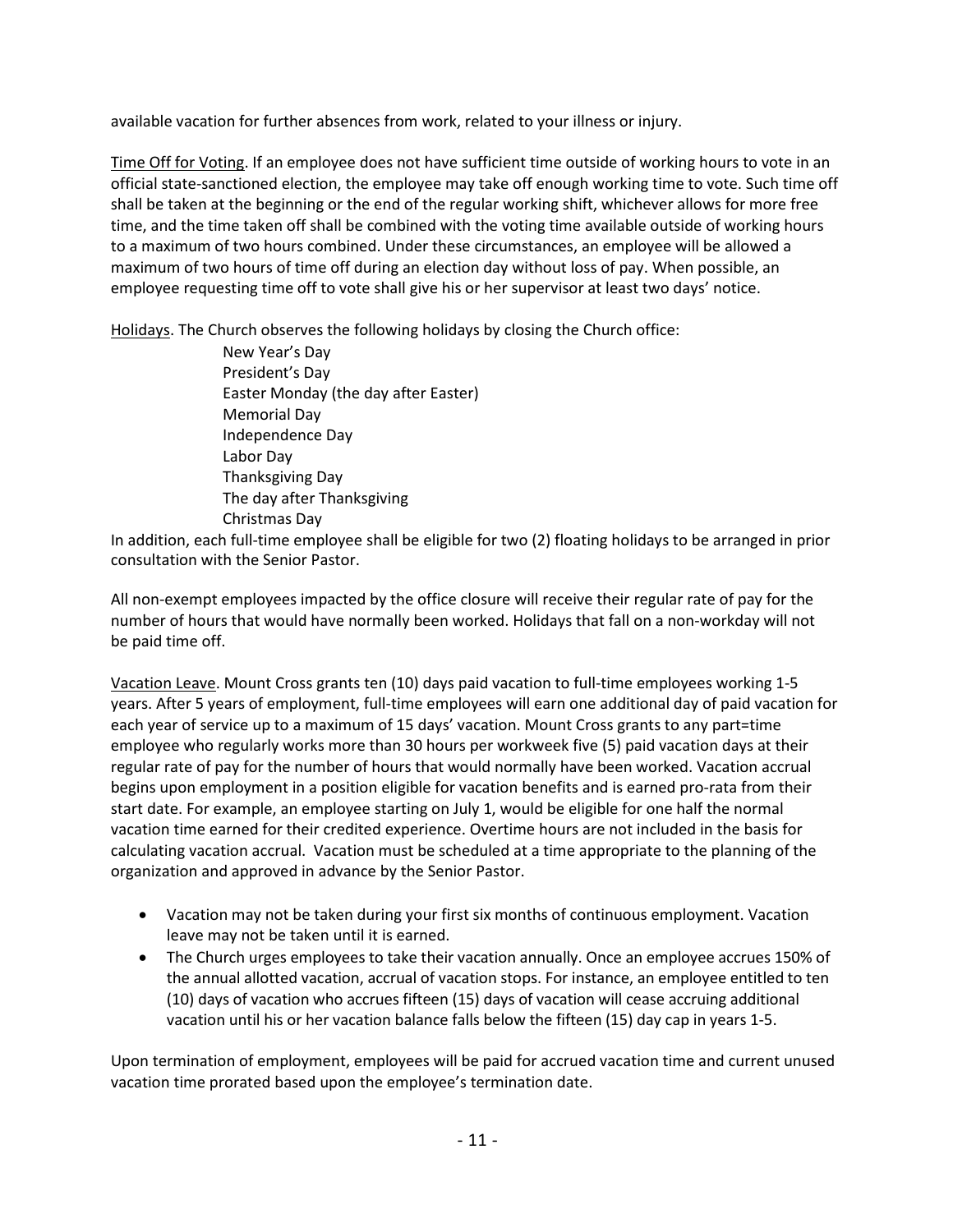Unpaid Personal Leave. The Church appreciates that during an employee's working life there may be occasions which necessitate requesting a leave of absence. A leave of absence without pay may be granted upon recommendation of the Senior Pastor and approval of the Church Council. Requests for personal leave should be limited to unusual circumstances requiring an absence of longer than two weeks. Approved personal absences of shorter duration are not normally treated as leaves, but rather as excused absences without pay.

Request for Use of Leave. With the exception of paid holidays, all other forms of leave require the submission of a written request and the supervisor's approval in advance of the leave.

NOTE: Because of the small number of employees at the Church, it does not offer Family Medical Leave Act (FMLA) leave. But, effective January 1, 2021, benefits under the California Family Rights Act (CFRA) are available to Mount Cross employees. A description of these benefits is attached to this Handbook as ATTACHMENT 1. Also, as a non-profit religious organization it has opted out of providing unemployment insurance benefits through the Employment Development Department of the State of California (EDD). *See Attachment 1 (February 2021.)*

## **STANDARDS OF EMPLOYEE CONDUCT AND PERFORMANCE**

Access to Church Property. It is important that the church have access at all time to Church property, as well as other records, documents and files. As a result, the Church reserves the right to access employee offices, workstations, filing cabinets, desks, computers, computer files, voice mail, email, and any other church property at its discretion, with or without advance notice or consent.

Operation of Church Vehicle. Employees authorized to drive church owned or leased vehicles in conducting church business must possess a current, valid driver's license and an acceptable driving record. Any change in license status or driving record must be reported to your supervisor immediately. Employees must obtain and keep current any specific, state-required permits or licenses necessary to operate specific vehicle classifications owned or leased by the church before being allowed to drive the specific vehicle.

Smoking Policy. The Church maintains a smoke free environment in all buildings and facilities for employees, members, vendors and visitors. Smoking is not allowed on church property, in church vehicles or in restrooms. Employees are not permitted to smoke at other locations while performing duties of their position. This policy shall be interpreted to conform, at a minimum, to the requirements of the California Smoke-Free Workplace Law.

Drug and Alcohol Policy. The Church prohibits the use of alcohol, illegal drugs, intoxicants and controlled substances to the extent that they affect or have potential to affect the workplace. The church prohibits the following:

- Operating a vehicle owned or leased by the Church while under the influence of alcohol or an illegal drug, intoxicant, or controlled substance;
- Distribution, sale, manufacture or purchase or attempted distribution, sale, manufacture or purchase – of an illegal drug, intoxicant, or controlled substance during work hours or while on the premises owned or operated by the Church.

Any employee suspected of possessing alcohol, an illegal drug, intoxicant or a controlled substance is subject to inspection and search, with or without notice. Employees who violate the Church's drug and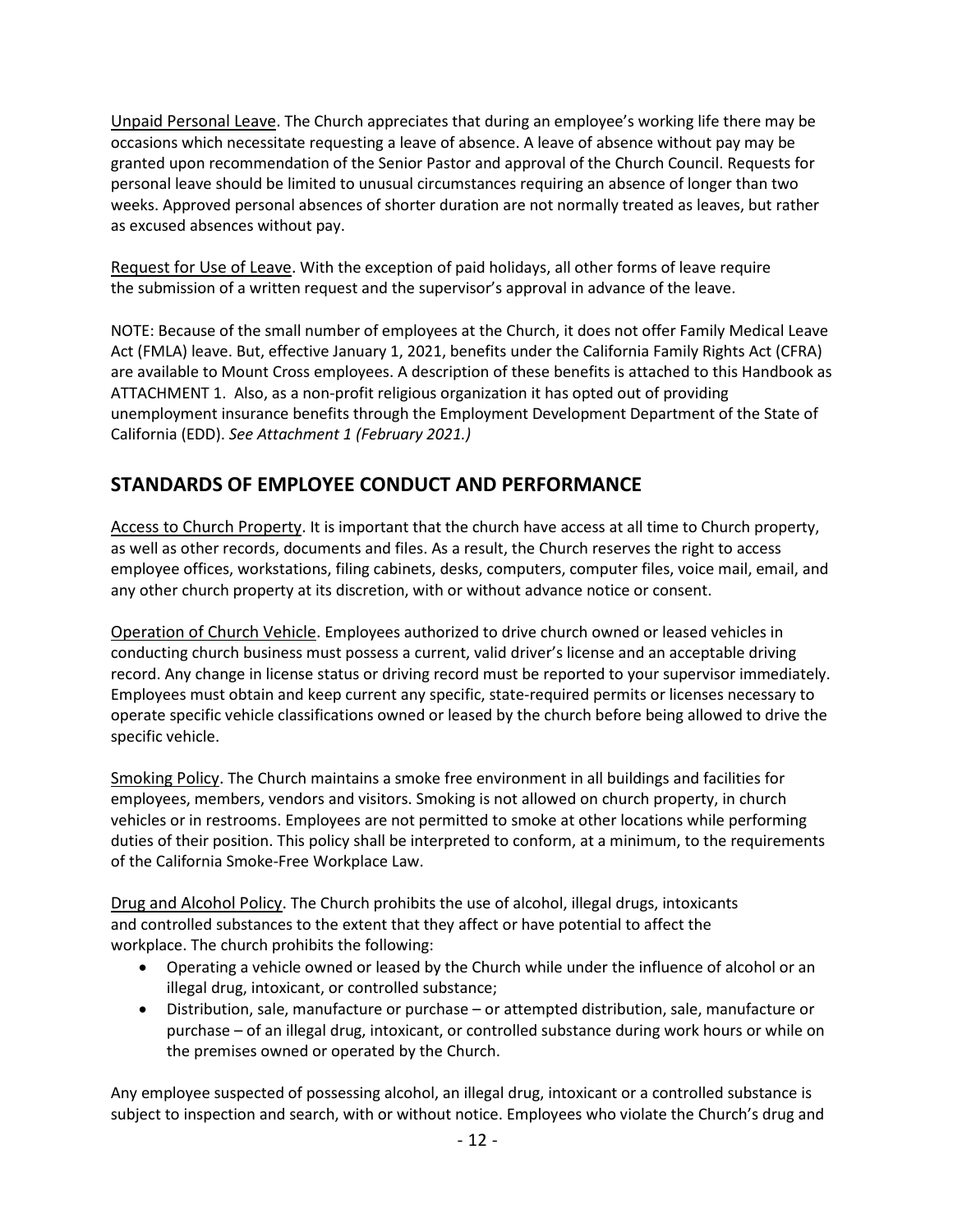alcohol abuse policy will be removed from the workplace immediately. The Church may also bring the matter to the attention of appropriate law enforcement authorities. Any violation of the Church's drug and alcohol abuse policy may result in disciplinary action, up to and including termination.

Use of Technology and Equipment. All business equipment, electronic and communications systems (including voice mail) and all communications and stored information transmitted, received or contained in the Church's information systems are the property of the Church and are to be used for job-related purposes. Any personal use should be minimal and not on Church time. Use of Church computers by family or friends of Church staff members or by other third parties is prohibited without prior approval of the Senior Pastor. To ensure the proper use of communications systems and business equipment the Church may monitor the use of these systems and equipment. Any abuse of technology systems may result in disciplinary action, up to and including termination.

Email Policy. *Note that, with the exception of Rostered Leaders, email is not confidential and employees have no right to any expectation of privacy.* The Church may review, audit, intercept, access and disclose all messages created, received or sent by email on Church communication systems.

Email may not be used for personal business or to solicit or proselytize for commercial purposes, outside organizations, or other non-job-related solicitations or causes. Email may not be used to create any offensive, disruptive or harassing messages. Email may not be used to send or receive copyrighted materials, trade secrets, proprietary information or similar materials without prior authorization of the Senior Pastor.

Employees shall not use a code, access a file, or retrieve any stored information unless authorized to do so. Employees should not attempt to gain access to another employee's messages without the latter's permission. All pass codes must be provided to the Senior Pastor. No pass code may be used that is unknown to the Church.

Internet Policy. Church employees are expected to use the Internet responsibly and productively. Internet access is limited to job-related activities only and personal use is not permitted.

- Job-related activities include research and educational tasks that may be found via the Internet that would help in an employee's role;
- All Internet data that is composed, transmitted and/or received by the Church's computer systems is considered to belong to the Church and is recognized as part of its official data. It is therefore subject to disclosure for legal reasons or to other appropriate third parties;
- The equipment, services and technology used to access the Internet are the property of the Church and it reserves the right to monitor Internet traffic and monitor and access data that is composed, sent or received through its online connections;
- All sites and downloads may be monitored and/or blocked by the Church if they are deemed to be harmful and/or not productive to business;
- The installation of software such as instant messaging technology is strictly prohibited.

Other Misconduct. Employees are expected to know the rules set out in the Employee Handbook to avoid and minimize discipline. Although the following list does not include all types of misconduct for which discipline may be imposed, the following are examples of unacceptable conduct that can result in discipline, including termination: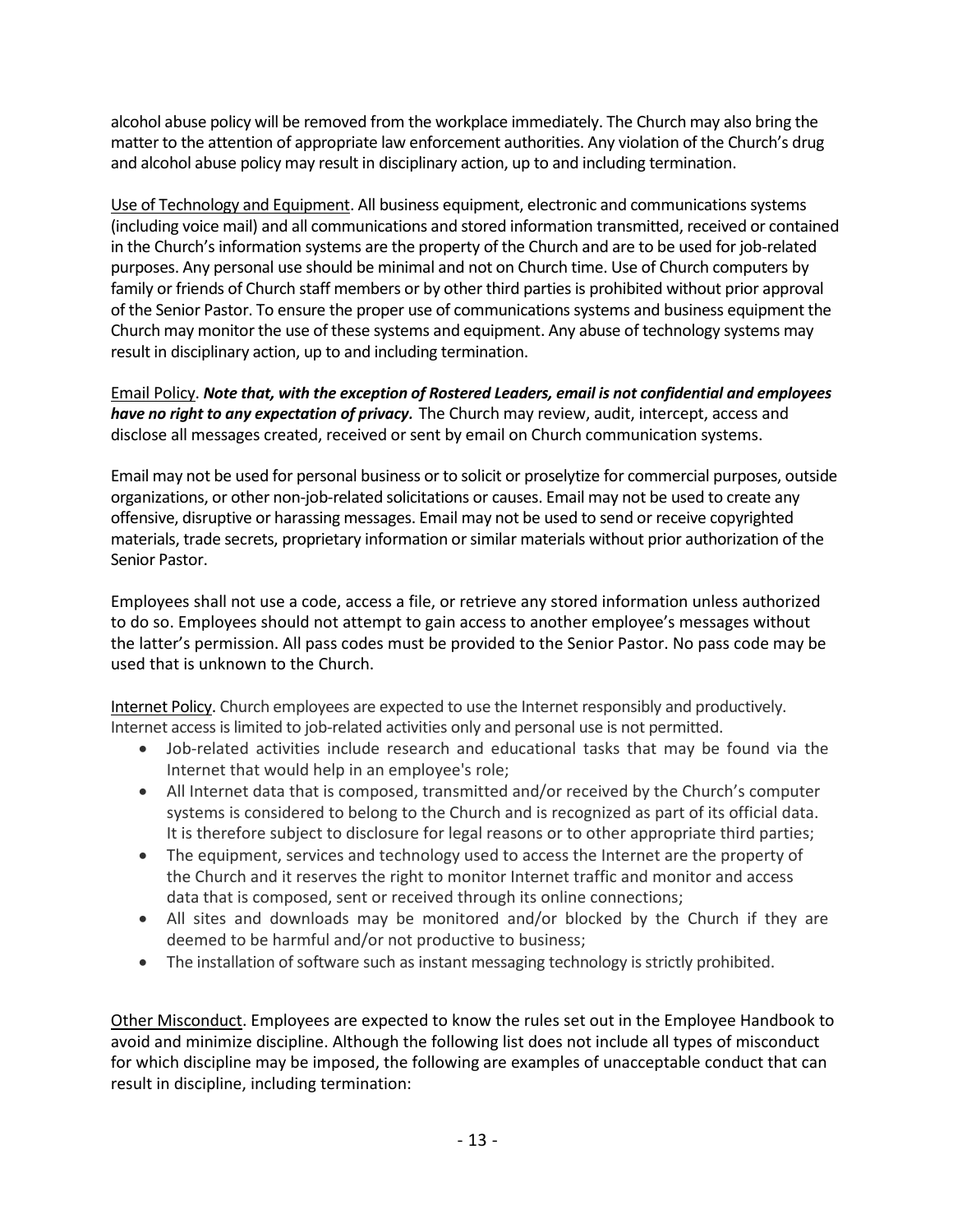- Any act of dishonesty, including theft or misappropriation of money, supplies or property or time;
- Any act which questions one's integrity, such as falsification of records and documents, misrepresenting the Church or engaging in any conduct which may adversely affect the Church or its reputation;
- Any act which may create a dangerous situation, such as possessing a firearm or other weapon while on Church property, threatening bodily harm or provoking such misconduct, disregard or destruction of property and safety standards, and conviction of a felony;
- Gross misconduct, harassment, or use of abusive or provocative language while on Church premises or while engaged in business away from Church premises;
- The use, sale or possession of intoxicating beverages, narcotics, or illegal drugs while at work, or reporting to work while under the influence of same, or otherwise in a condition unfit for work;
- Insubordination or discourteous conduct toward visitors, volunteers or employees of the Church;
- Failure to adhere to work rules and regulations or serious violations of policy;
- Failure to adhere to time-keeping rules, including excessive absenteeism or tardiness;
- Making or accepting excessive personal telephone calls during working hours, except in case of emergency;
- Working overtime without authorization; or,
- Committing a fraudulent act or a breach of trust under any circumstances.

Dress Code. Employees should wear clothing that is comfortable and practical for work, but not distracting or offensive to others. Clothing that reveals your back, your chest, your stomach is not appropriate. Clothing should look pressed and not wrinkled. Torn, dirty, or frayed clothing is unacceptable. Further, any clothing that has words, terms, or pictures that may be offensive to other employees or Church members is unacceptable. Lastly, remember that some employees are allergic to the chemicals in aftershaves, cologne, perfumes and makeup, so wear these substances with restraint; and, if you are aware of a coworker with an allergy to these items, and you work in close proximity with them, consider refraining from wearing them on workdays.

## DISCIPLINE

Any violation of the rules or other misconduct will be considered on the severity of the situation. Disciplinary action may follow these steps, but any discipline, including termination, can result from a single act of misconduct at the sole discretion of the Church.

Verbal Warning. A verbal warning involves a discussion between the supervisor and the employee. The verbal warning will be documented in the employee's file after review with the employee and signed by both the employee and the supervisor.

Written Warning. If the employee fails to correct the conduct or it is sufficiently severe, a written warning outlining the need for corrective action may be issued. The written warning will be discussed with the employee and signed by both.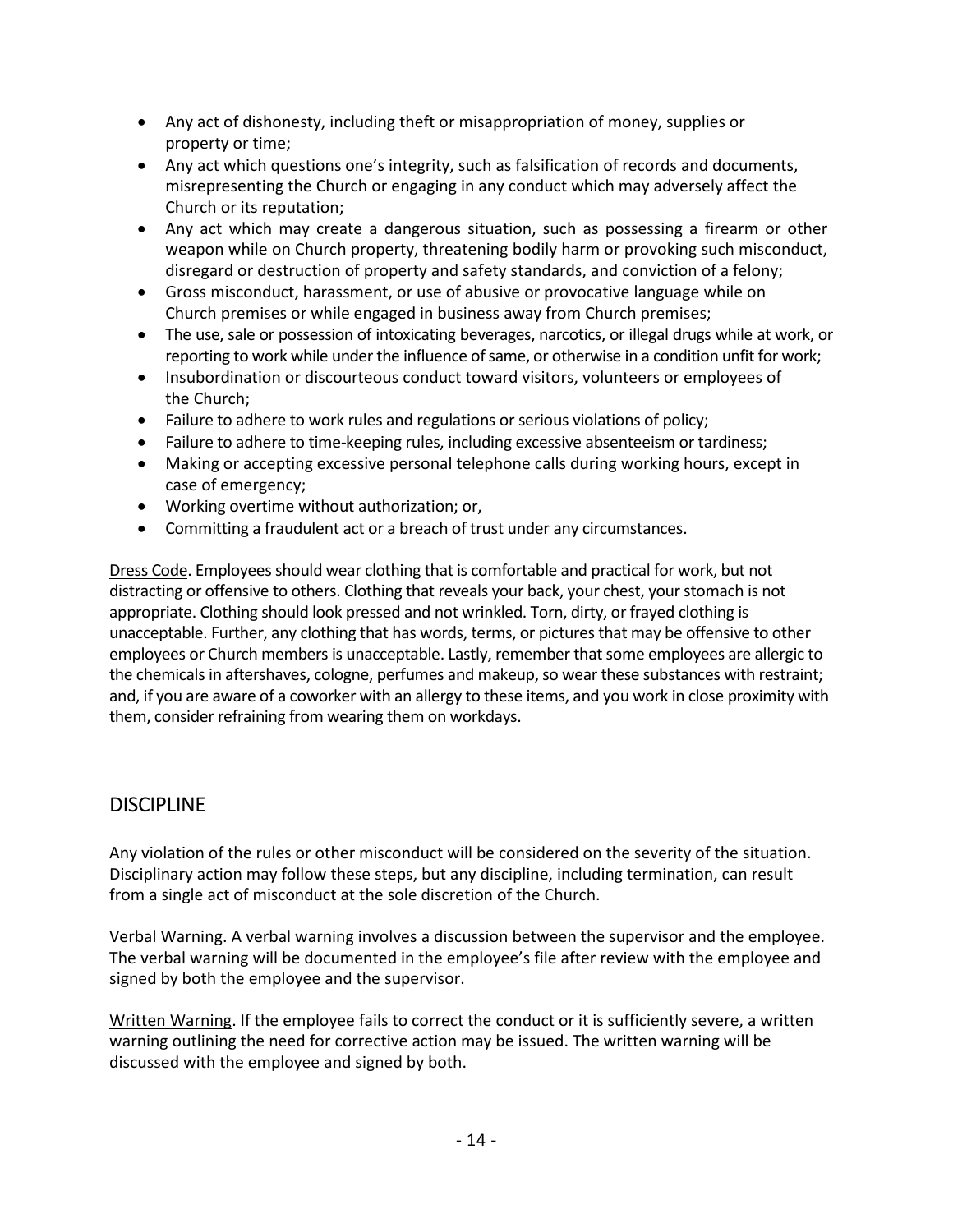Dismissal. The Church may initiate termination of any employee's employment without following the progressive corrective action if the Church believes it is warranted. In such a case, the employee may pursue mediation and/or hearing before the Congregational Council as provided in the Church's Constitution and Bylaws.

## DISPUTE RESOLUTION

Disputes between employees and the Church may be brought before the elected Mediation Board of the Church. The Mediation Board and Church Council will respond in a prompt and reasonable manner.

Mount Cross Constitution & Bylaws – Section IV "4.02 A Mediation Board shall be established to aid in employee conflicts and/or problems. This Board is to be called into session only on an 'as needed' basis. The Board shall hear each side of a conflict separately and together in an effort to suggest remedy or solutions acceptable to both parties. The findings of the Board shall be confidential and all facts learned there from are to be kept as a sacred trust. If the Board efforts break down or fail, either or both aggrieved persons may appeal to the Congregational Council which, sitting as an impartial tribunal, shall render a decision which is final upon all parties. No person shall be dismissed from employment without having an opportunity to appear and be heard by the Congregational Council."

## **Acknowledgement and Receipt of Employee Handbook**

I hereby acknowledge receipt of the Mount Cross Lutheran Church Employee Handbook (2021 Updated). I understand and agree that it is my responsibility to read and familiarize myself with the policies and procedures contained in this Employee Handbook.

I further understand and agree that the Employee Handbook is not an employment agreement and that nothing in the Employee Handbook creates or is intended to create a promise or representation of continued employment and that employment by Mount Cross Lutheran Church is employment at-will. Employment may be terminated at the will of either the Church or me.

I understand and agree that other than the Congregational Council, neither the Senior Pastor or any other person has the authority to enter into any agreement, express or implied, for any specific period of time, or to make any agreement for employment other than at-will.

| Dated: | Signature                |  |
|--------|--------------------------|--|
|        |                          |  |
|        | <b>Printed Full Name</b> |  |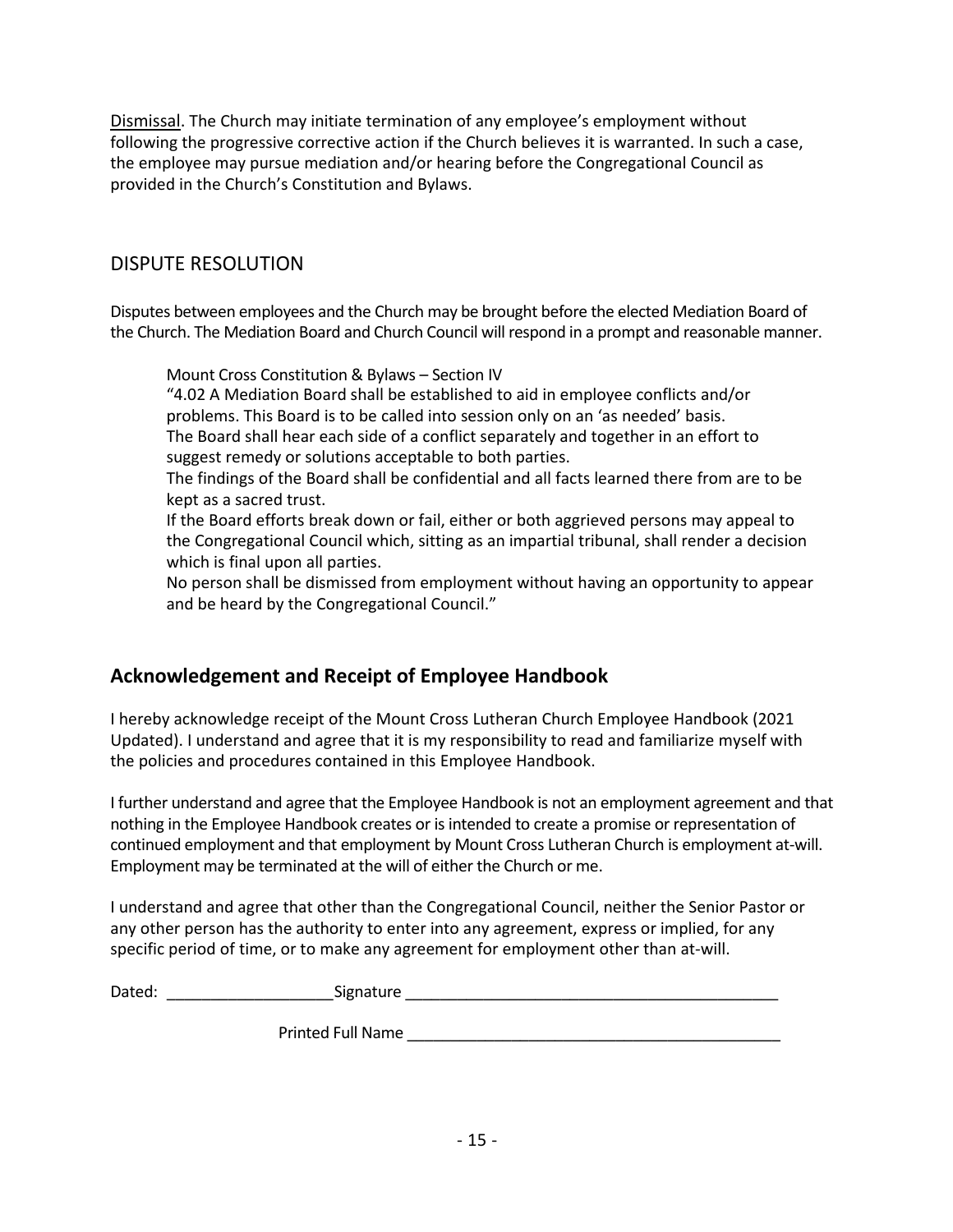# ATTACHMENT 1 (February 2021) TO THE MOUNT CROSS LUTHERAN CHURCH EMPLOYEE HANDBOOK

## **California Family Rights Act (CFRA) Leave**

MOUNT CROSS will grant family and medical leave in accordance with state law in effect at the time the leave is granted. To be eligible for family and medical leave benefits, you must: (1) have worked for us for a total of at least 12 months and (2) have worked at least 1,250 hours over the previous 12 months.

If eligible, you may receive up to a total of 12 workweeks of unpaid leave during a 12 month period. A 12-month period begins on the date of your first use of family and medical leave. Successive 12-month periods commence on your first use of such leave after the preceding 12-month period has ended. Leave may be used for one or more of the following reasons:

- The birth or placement of a child for adoption or foster care.
- To care for an immediate family member, defined as a spouse, registered domestic partner, child, child of a registered domestic partner, grandchild, sibling, parent, or grandparent with a serious health condition.
- You are unable to work because of your own serious health condition.
- For any qualifying exigency because the employee is the spouse, son, daughter, or parent of an individual on active military duty (or has been notified of an impending call or order to active duty) in the Armed Forces in support of a contingency operation.

Under some circumstances, you may take family and medical leave intermittently – which means taking leave in smaller blocks of time - or by reducing your normal weekly or daily work schedule.

If you are pregnant, you may have the right to take a pregnancy disability leave in addition to a family and medical leave.

A leave taken due to a "qualifying exigency" related to military service must be supported by a certification of its necessity.

Spouses who work for us may each take 12 workweeks of leave for purposes of bonding with a new child.

Should a leave or an extension be requested and granted providing for leave longer than 12 workweeks in any 12-month period, such leave or extension will generally not contain a guarantee of reinstatement to the same or an equivalent position. We will grant leaves and extensions in accordance with state and federal law in effect at the time the leave is granted. You will be advised at the time the leave or extension is granted what conditions apply to that leave or extension.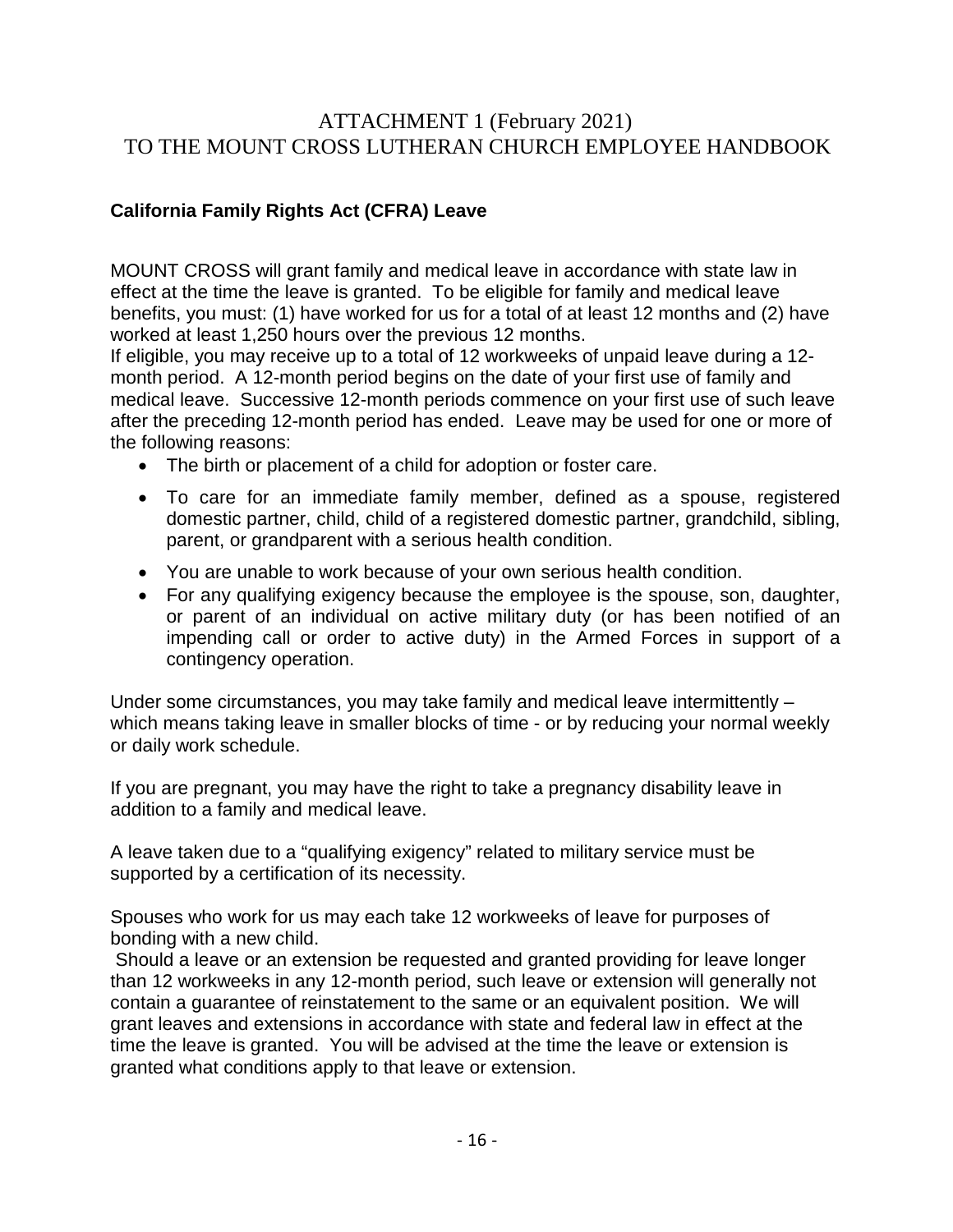#### California Government Code Section 12945.2 provides:

(a) It shall be an unlawful employment practice for any employer, as defined in paragraph (3) of subdivision (b), to refuse to grant a request by any employee with more than 12 months of service with the employer, and who has at least 1,250 hours of service with the employer during the previous 12 month period or who meets the requirements of subdivision (r), to take up to a total of 12 workweeks in any 12-month period for family care and medical leave. Family care and medical leave requested pursuant to this subdivision shall not be deemed to have been granted unless the employer provides the employee, upon granting the leave request, a guarantee of employment in the same or a comparable position upon the termination of the leave. The council shall adopt a regulation specifying the elements of a reasonable request.

(b) For purposes of this section:

(1) "Child" means a biological, adopted, or foster child, a stepchild, a legal ward, a child of a domestic partner, or a person to whom the employee stands in loco parentis.

(2) "Domestic partner" has the same meaning as defined in Section 297 of the Family Code.

(3) "Employer" means either of the following:

(A) Any person who directly employs five or more persons to perform services for a wage or salary.

(B) The state, and any political or civil subdivision of the state and cities.

(4) "Family care and medical leave" means any of the following:

(A) Leave for reason of the birth of a child of the employee or the placement of a child with an employee in connection with the adoption or foster care of the child by the employee.

(B) Leave to care for a child, parent, grandparent, grandchild, sibling, spouse, or domestic partner who has a serious health condition.

(C) Leave because of an employee's own serious health condition that makes the employee unable to perform the functions of the position of that employee, except for leave taken for disability on account of pregnancy, childbirth, or related medical conditions.

(D) Leave because of a qualifying exigency related to the covered active duty or call to covered active duty of an employee's spouse, domestic partner, child, or parent in the Armed Forces of the United States, as specified in Section 3302.2 of the Unemployment Insurance Code.

(5) "Employment in the same or a comparable position" means employment in a position that has the same or similar duties and pay that can be performed at the same or similar geographic location as the position held prior to the leave.

(6) "FMLA" means the federal Family and Medical Leave Act of 1993 (P.L. 103-3).

(7) "Grandchild" means a child of the employee's child.

(8) "Grandparent" means a parent of the employee's parent.

(9) "Health care provider" means any of the following:

(A) An individual holding either a physician's and surgeon's certificate issued pursuant to Article 4 (commencing with Section 2080) of Chapter 5 of Division 2 of the Business and Professions Code, an osteopathic physician's and surgeon's certificate issued pursuant to Article 4.5 (commencing with Section 2099.5) of Chapter 5 of Division 2 of the Business and Professions Code, or an individual duly licensed as a physician, surgeon, or osteopathic physician or surgeon in another state or jurisdiction, who directly treats or supervises the treatment of the serious health condition.

(B) Any other person determined by the United States Secretary of Labor to be capable of providing health care services under the FMLA.

(10) "Parent" means a biological, foster, or adoptive parent, a stepparent, a legal guardian, or other person who stood in loco parentis to the employee when the employee was a child.

(11) "Parent-in-law" means the parent of a spouse or domestic partner.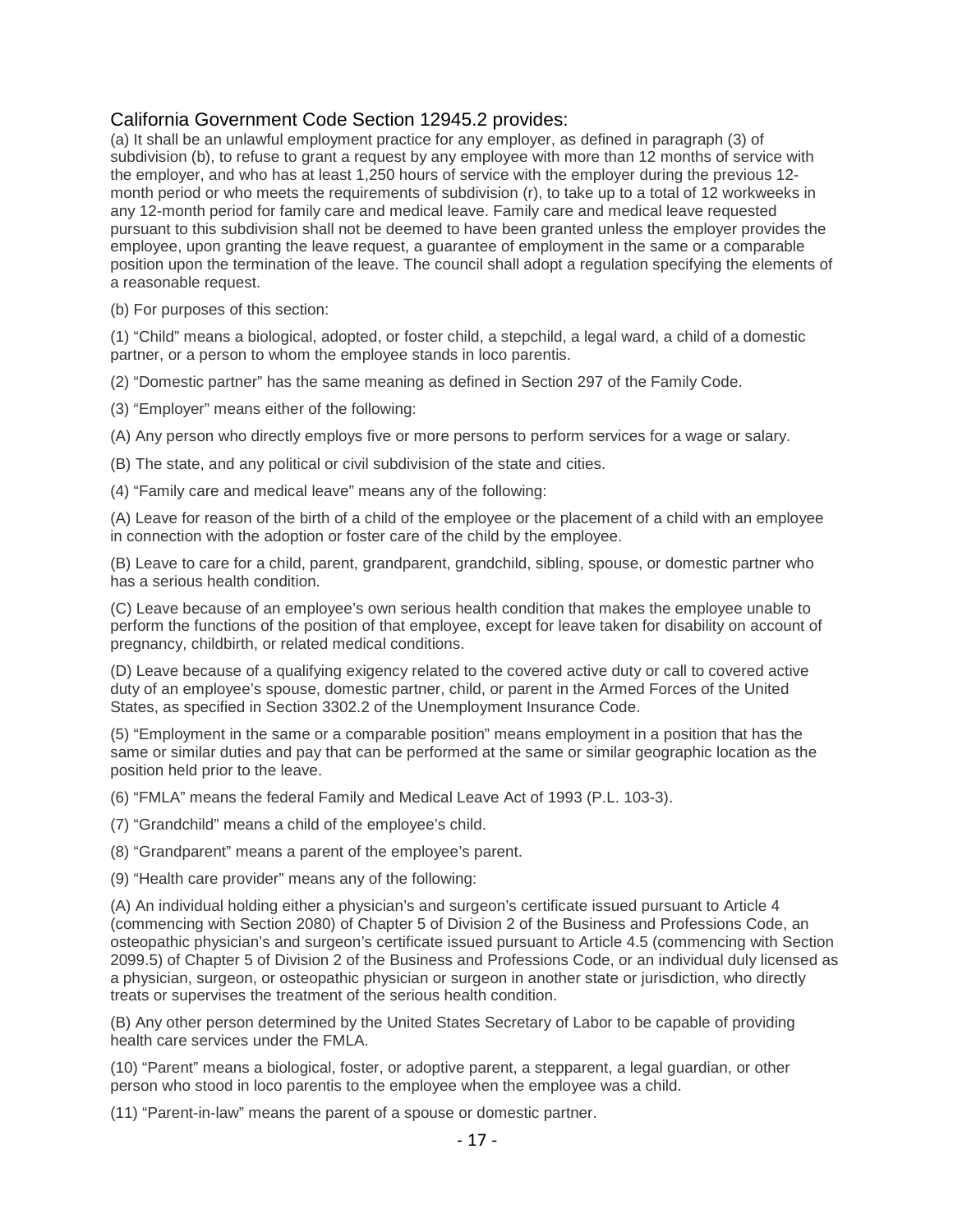(12) "Serious health condition" means an illness, injury, impairment, or physical or mental condition that involves either of the following:

(A) Inpatient care in a hospital, hospice, or residential health care facility.

(B) Continuing treatment or continuing supervision by a health care provider.

(13) "Sibling" means a person related to another person by blood, adoption, or affinity through a common legal or biological parent.

(c) An employer shall not be required to pay an employee for any leave taken pursuant to subdivision (a), except as required by subdivision (d).

(d) An employee taking a leave permitted by subdivision (a) may elect, or an employer may require the employee, to substitute, for leave allowed under subdivision (a), any of the employee's accrued vacation leave or other accrued time off during this period or any other paid or unpaid time off negotiated with the employer. If an employee takes a leave because of the employee's own serious health condition, the employee may also elect, or the employer may also require the employee, to substitute accrued sick leave during the period of the leave. However, an employee shall not use sick leave during a period of leave in connection with the birth, adoption, or foster care of a child, or to care for a child, parent, grandparent, grandchild, sibling, spouse, or domestic partner with a serious health condition, unless mutually agreed to by the employer and the employee.

(e) (1) During any period that an eligible employee takes leave pursuant to subdivision (a) or takes leave that qualifies as leave taken under the FMLA, the employer shall maintain and pay for coverage under a "group health plan," as defined in Section 5000(b)(1) of the Internal Revenue Code, for the duration of the leave, not to exceed 12 workweeks in a 12-month period, commencing on the date leave taken under the FMLA commences, at the level and under the conditions coverage would have been provided if the employee had continued in employment continuously for the duration of the leave. Nothing in the preceding sentence shall preclude an employer from maintaining and paying for coverage under a "group health plan" beyond 12 workweeks. An employer may recover the premium that the employer paid as required by this subdivision for maintaining coverage for the employee under the group health plan if both of the following conditions occur:

(A) The employee fails to return from leave after the period of leave to which the employee is entitled has expired.

(B) The employee's failure to return from leave is for a reason other than the continuation, recurrence, or onset of a serious health condition that entitles the employee to leave under subdivision (a) or other circumstances beyond the control of the employee.

(2) Any employee taking leave pursuant to subdivision (a) shall continue to be entitled to participate in employee health plans for any period during which coverage is not provided by the employer under paragraph (1), employee benefit plans, including life insurance or short-term or long-term disability or accident insurance, pension and retirement plans, and supplemental unemployment benefit plans to the same extent and under the same conditions as apply to an unpaid leave taken for any purpose other than those described in subdivision (a). In the absence of these conditions an employee shall continue to be entitled to participate in these plans and, in the case of health and welfare employee benefit plans, including life insurance or short-term or long-term disability or accident insurance, or other similar plans, the employer may, at the employer's discretion, require the employee to pay premiums, at the group rate, during the period of leave not covered by any accrued vacation leave, or other accrued time off, or any other paid or unpaid time off negotiated with the employer, as a condition of continued coverage during the leave period. However, the nonpayment of premiums by an employee shall not constitute a break in service, for purposes of longevity, seniority under any collective bargaining agreement, or any employee benefit plan.

For purposes of pension and retirement plans, an employer shall not be required to make plan payments for an employee during the leave period, and the leave period shall not be required to be counted for purposes of time accrued under the plan. However, an employee covered by a pension plan may continue to make contributions in accordance with the terms of the plan during the period of the leave.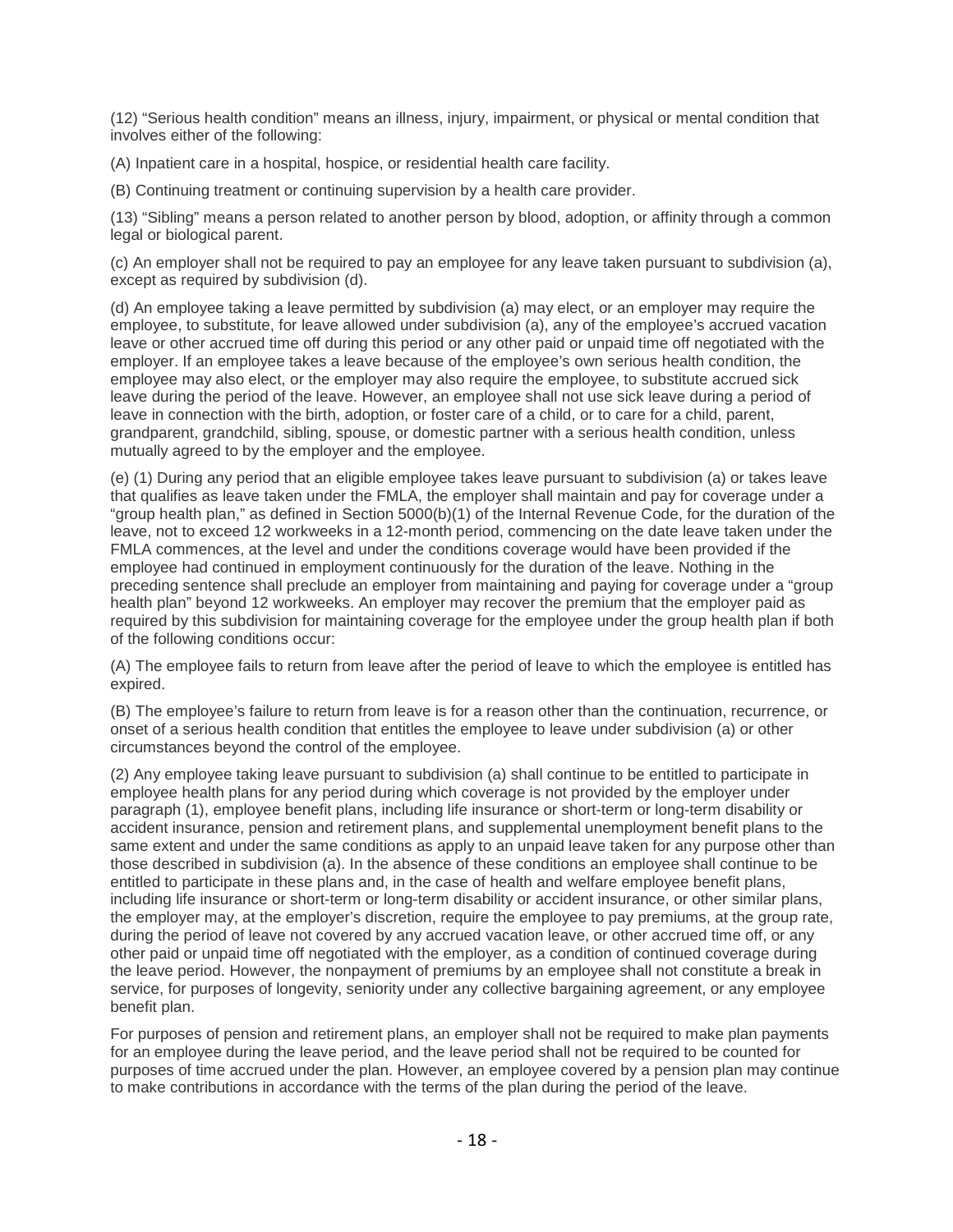(f) During a family care and medical leave period, the employee shall retain employee status with the employer, and the leave shall not constitute a break in service, for purposes of longevity, seniority under any collective bargaining agreement, or any employee benefit plan. An employee returning from leave shall return with no less seniority than the employee had when the leave commenced, for purposes of layoff, recall, promotion, job assignment, and seniority-related benefits such as vacation.

(g) If the employee's need for a leave pursuant to this section is foreseeable, the employee shall provide the employer with reasonable advance notice of the need for the leave.

(h) If the employee's need for leave pursuant to this section is foreseeable due to a planned medical treatment or supervision, the employee shall make a reasonable effort to schedule the treatment or supervision to avoid disruption to the operations of the employer, subject to the approval of the health care provider of the individual requiring the treatment or supervision.

(i) (1) An employer may require that an employee's request for leave to care for a child, parent, grandparent, grandchild, sibling, spouse, or domestic partner who has a serious health condition be supported by a certification issued by the health care provider of the individual requiring care. That certification shall be sufficient if it includes all of the following:

(A) The date on which the serious health condition commenced.

(B) The probable duration of the condition.

(C) An estimate of the amount of time that the health care provider believes the employee needs to care for the individual requiring the care.

(D) A statement that the serious health condition warrants the participation of a family member to provide care during a period of the treatment or supervision of the individual requiring care.

(2) Upon expiration of the time estimated by the health care provider in subparagraph (C) of paragraph (1), the employer may require the employee to obtain recertification, in accordance with the procedure provided in paragraph (1), if additional leave is required.

(j) (1) An employer may require that an employee's request for leave because of the employee's own serious health condition be supported by a certification issued by the employee's health care provider. That certification shall be sufficient if it includes all of the following:

(A) The date on which the serious health condition commenced.

(B) The probable duration of the condition.

(C) A statement that, due to the serious health condition, the employee is unable to perform the function of the employee's position.

(2) The employer may require that the employee obtain subsequent recertification regarding the employee's serious health condition on a reasonable basis, in accordance with the procedure provided in paragraph (1), if additional leave is required.

(3) (A) In any case in which the employer has reason to doubt the validity of the certification provided pursuant to this section, the employer may require, at the employer's expense, that the employee obtain the opinion of a second health care provider, designated or approved by the employer, concerning any information certified under paragraph (1).

(B) The health care provider designated or approved under subparagraph (A) shall not be employed on a regular basis by the employer.

(C) In any case in which the second opinion described in subparagraph (A) differs from the opinion in the original certification, the employer may require, at the employer's expense, that the employee obtain the opinion of a third health care provider, designated or approved jointly by the employer and the employee, concerning the information certified under paragraph (1).

(D) The opinion of the third health care provider concerning the information certified under paragraph (1) shall be considered to be final and shall be binding on the employer and the employee.